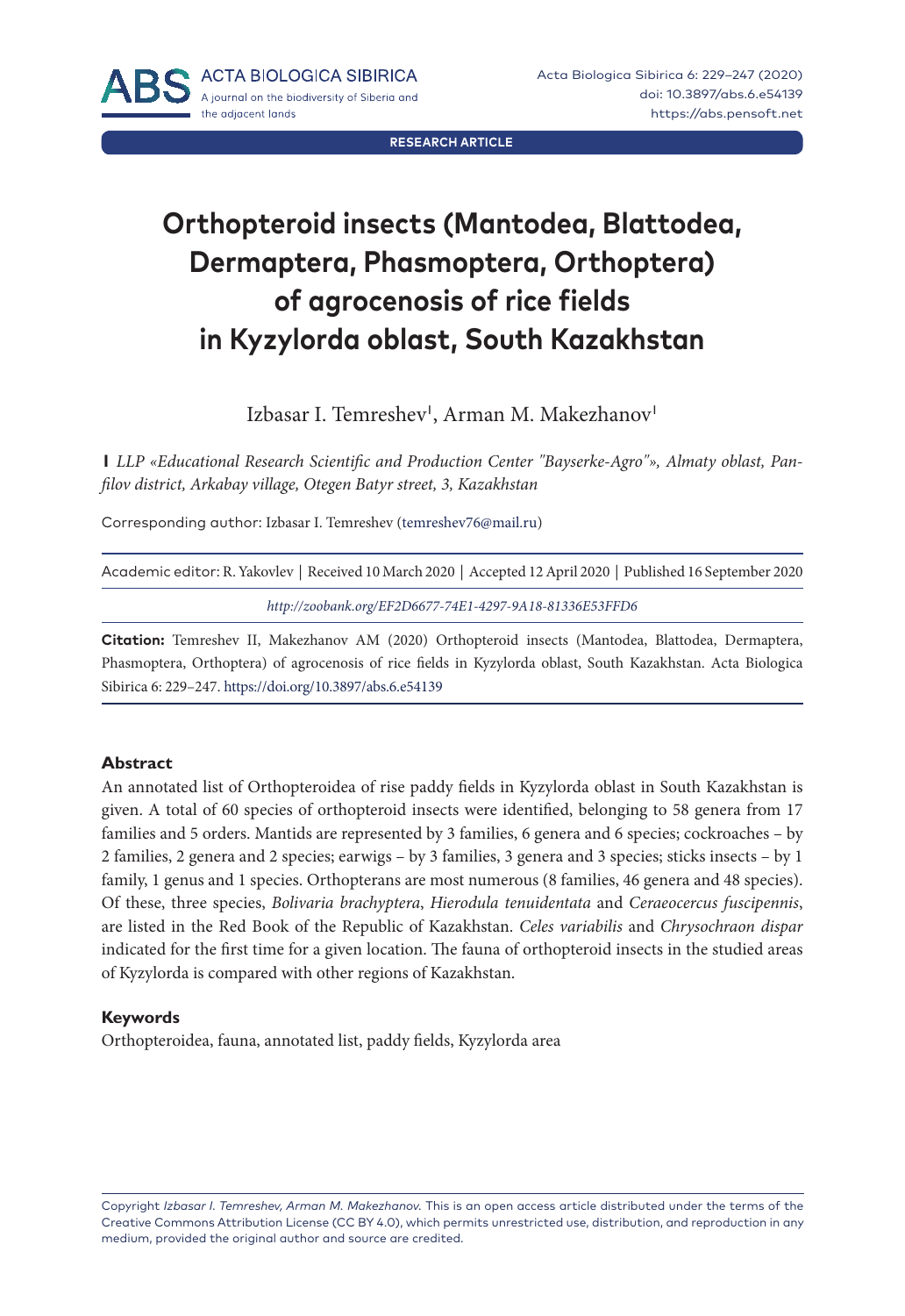# **Introduction**

The role of orthopteroid insects in both anthropogenic and various natural ecosystems is difficult to overestimate. This group is represented by both abundant herbivores, periodically causing significant economic damage, and entomophages, exterminating pests, and sapronecrophages, which have important sanitary and epidemiological significance. Thus, the elucidation of their species composition in certain areas, including and agrocenosis and adjacent territories, is a very urgent task. Some information on the fauna of this group in the agrocenosis of paddy fields of rice in the south of Kazakhstan as a whole, and in the Kyzylorda area in particular, is contained in the works of G.G. Jacobson and V.L. Bianchi, G.Ya. Bey-Bienko, F.N. Pravdin, L.A. Kotlyarova, I.A. Komissarova, A.V. Latchininsky and M.G. Sergeev et al., E.O. Shcherbakov and V.Yu. Savitsky (Jacobson and Bianchi 1905; Bey-Bienko 1936, 1950, 1964a, b, c; Komissarova 1973; Kotlyarova 1975; Pravdin 1978; Latchininsky et al. 2002; Shcherbakov and Savitsky 2015; Sergeev et al. 2016), however, completely all groups of orthopteroids living here were not studied. It should be noted that rice paddy fields in the considered area in crop rotation alternate with other crops, most often with alfalfa. Since the fields are nearby, insects often move from alfalfa to rice, and vice versa.

In view of the above, the study of the fauna of orthopteroid insects in the agrocenosis of rice fields in the Kyzylorda oblast is of interest both scientifically and in practical terms.

# **Material and methods**

The collection of material was carried out in 2018–2019 in the Kyzylorda oblast in southern Kazakhstan during the implementation of the 019 budget programs "Introduction of a domestic biological product based on an entomopathogenic fungus against grasshoppers in the Kyzylorda oblast" in the AkZhol peasant farm in okr. Abay village, 20 km from the city of Kyzylorda (N 44°57' E 65°32') and "The introduction on the basis of a pilot farm in the Kyzylorda oblast of a complex of innovative agricultural technologies with elements of precision farming to increase the productivity of cultivated crops" in the peasant Akmaya farm in the Shieli district, 120 km from the city of Kyzylorda (N 44°9' E 66°56'). When collecting the material, standard entomological methods were used - light trapping, ground net mowing, soil traps, manual collection. The larvae of some species of grasshoppers and locusts were collected alive and then grown in cages to adults. For convenience, the names of the main localities and surnames of the collectors are abbreviated: KO - Kyzylorda oblast, IT – I.I. Temreshev, AM - A.M. Makezhanov. Other abbreviations: L – larva (L3 – larva 3 instar, L4 - larva 4 instar, L5 – larva 5 instar), v. - village, c. - city, neig. - neighborhood, d. - district, PF - peasant farming. The taxonomy of all orders, families and other taxa of all identified orthopteroid insects is given in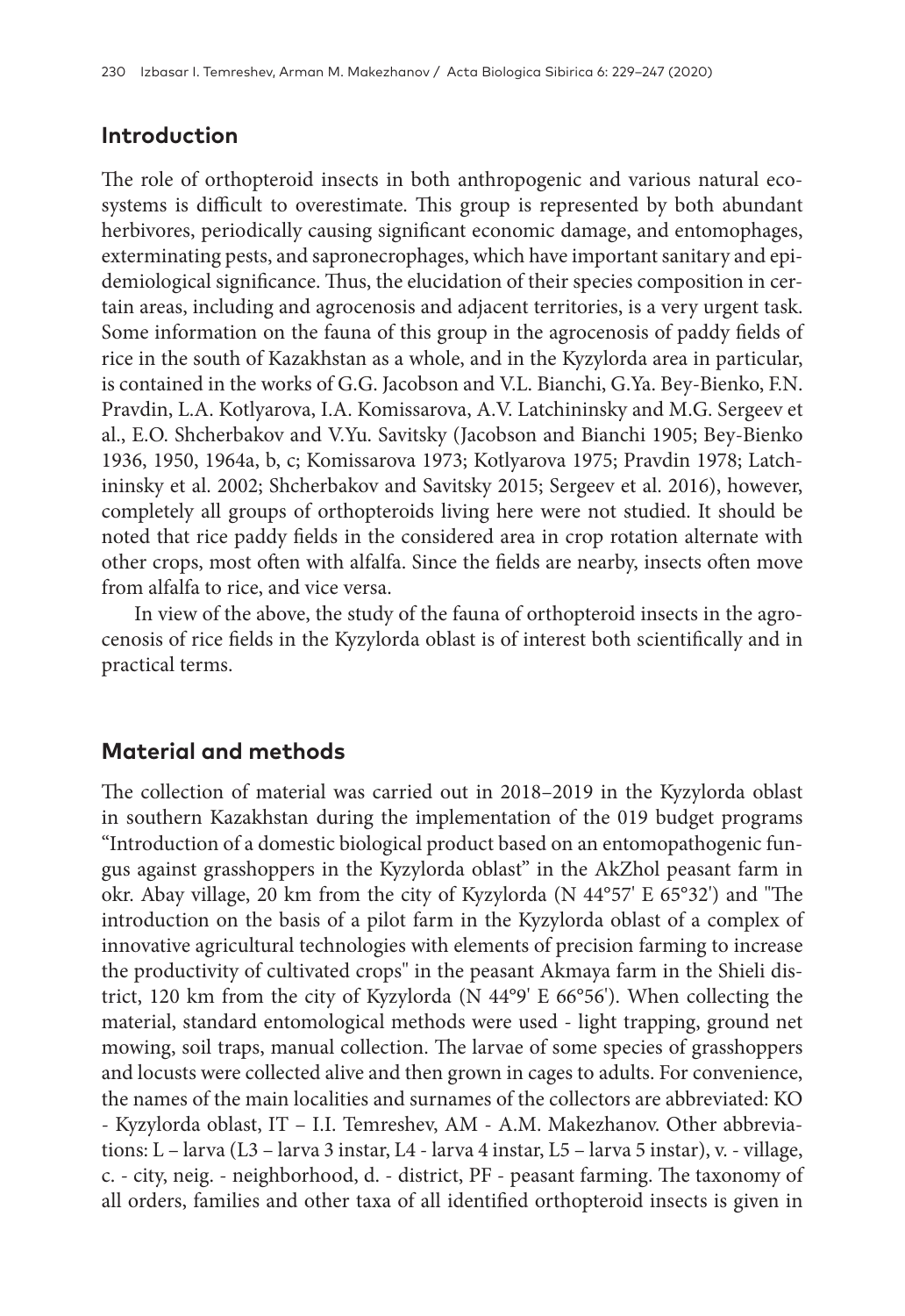accordance with electronic databases (Beccaloni 2019; Brock et al. 2019; Cigliano et al. 2019; Hopkins et al. 2019; Otte et al. 2019). Identification of species and their life forms, as well as morphometric measurements of collected specimens of locusts were carried out by I.I. Temreshev using appropriate sources from the list of references (Bei-Bienko 1936, 1950, 1964a, b, c; Pravdin 1978; Childebaev and Storozhenko 2001; Lachininsky et al. 2002; Childebaev and Storozhenko 2004; Storozhenko 2004; Shcherbakov and Savitsky 2015; Sergeev et al. 2016; Temreshev 2017). The material is stored in the personal collections of authors.

# **Results**

Below is an annotated list of species indicating the orthopteroid insect, the collected material, type of food and life form, identified during the study on agrocenosis of rice crops in the Kyzylorda oblast.

# **Order Mantodea (Mantoptera)**

**Family Empusidae**

### *Empusa pennicornis* **(Pallas, 1773)**

**Material examined.** 1 female, 13.07.2018, KO, Shieli d., PF Akmaya, at the hotel, to the light, IT; 2 L, 25.05.2018, KO, neig. v. Abay, PF Akzhol, rice field edge, IT; 1 male, 1 female, 24.06.2019, KO, Shieli d., PF Akmaya, edge of the rice field and alfalfa field, IT.

### **Family Mantidae**

### *Bolivaria brachyptera* **(Pallas, 1773)**

**Material examined.** 1 L, 25.05.2018, KO, neig. v. Abay, PF Akzhol, rice field edge, IT; 1 female, 12.07.2018, KO, Shieli d., PF Akmaya, alfalfa field, IT; 1 male, 24.06.2019, KO, Shieli d., PF Akmaya, alfalfa field, IT.

**Conservation status.** It is entered in the Red Book of the Republic of Kazakhstan.

### *Hierodula tenuidentata* **(Saussure, 1869)**

**Material examined.** 1 ootheca, 2 L, 14.06.2018, KO, Shieli d., PF Akmaya, by the hotel on the willow, IT; 1 male 1, female, 12.07.2018, KO, Shieli d., PF Akmaya, at the hotel, to the light, IT.

**Conservation status.** It is entered in the Red Book of the Republic of Kazakhstan.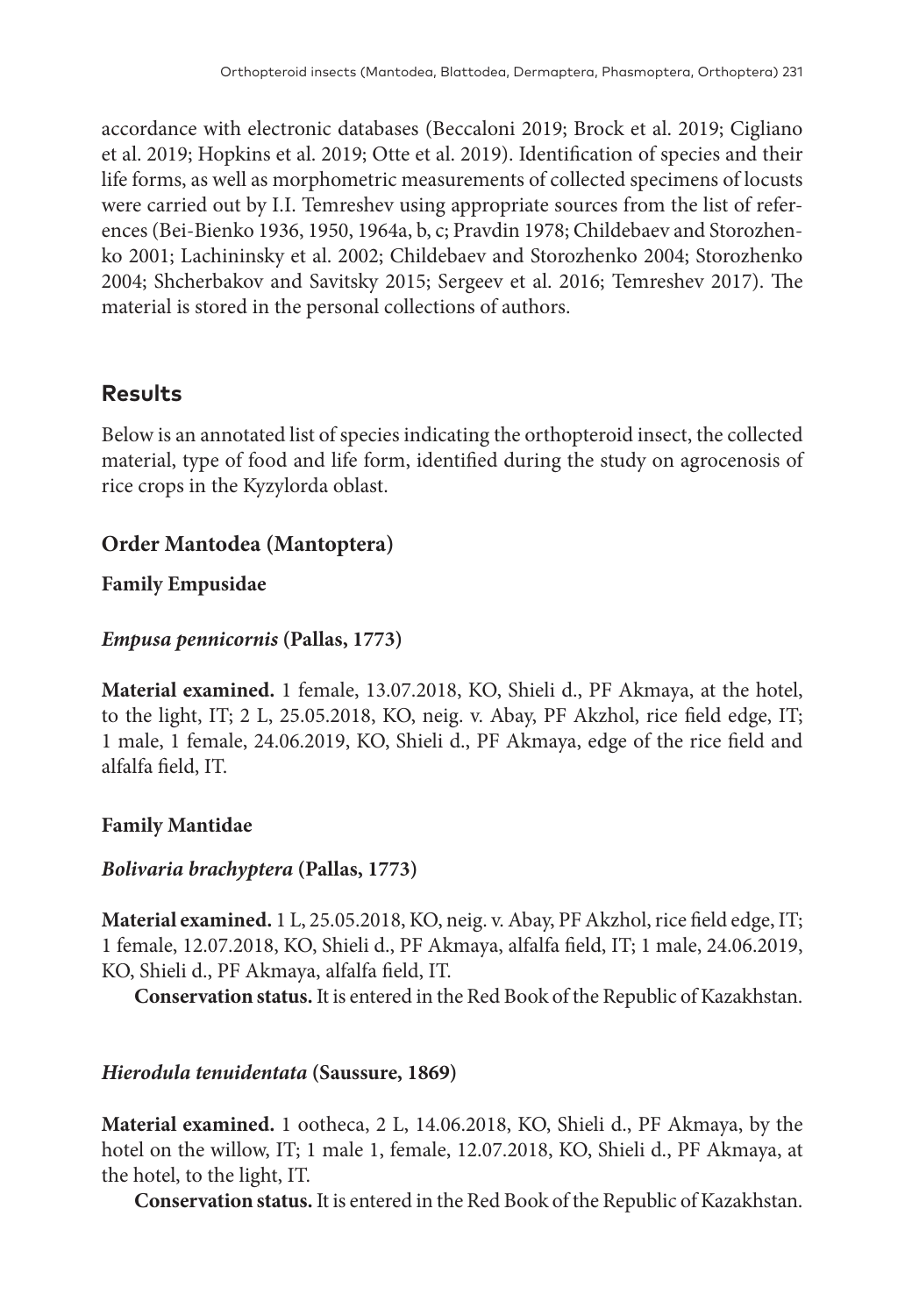### *Mantis religiosa* **(Linnaeus, 1758)**

**Material examined.** 1 ootheca, 17.05.2018, KO, neig. v. Abay, PF Akzhol, rice field edge, IT; 1 ootheca, 5 L, 24–26.05.2018, KO, neig. v. Abay, PF Akzhol, rice field edge, IT; 2 males 3 females, 13.07.2018, KO, Shieli d., PF Akmaya, rice field edge and alfalfa field, IT, АМ; 4 males, 5 females, 22.06.2019, KO, Shieli d., PF Akmaya, rice field edge, IT, АМ; 1 male, 1 female, 24.06.2019, KO, Shieli d., PF Akmaya, rice field edge, IT, АМ.

### *Severinia turcomaniae* **(Saussure, 1872)**

**Material examined.** 1 male, 12.07.2018, KO, Shieli d., PF Akmaya, at the hotel, to the light, IT.

### **Family Tarachodidae**

### *Iris polystictica* **(Fischer von Waldheim, 1846)**

**Material examined.** 2 males, 13.07.2018, KO, Shieli d., PF Akmaya, at the hotel, to the light, IT; 2 males, 3 females, 24.06.2019, KO, Shieli d., PF Akmaya, rice field edge, IT, АМ; 1 male, 29.08.2019, KO, Shieli d., PF Akmaya, at the hotel, to the light, IТ; 1 female, 30.08.2019, KO, Shieli d., PF Akmaya, alfalfa field, IT.

# **Order Blattodea (Blattoptera)**

### **Family Blattidae**

### *Shelfordella lateralis* **(Walker, 1868)**

**Material examined.** 1 male, 13.07.2018, KO, Shieli d., PF Akmaya, rice field, at the field camp, IT; 1 female, 14.07.2018, in the same place, by the hotel, under the bark of dry Willow, IT.

**Note.** Sinanthrop species. In the south and southeast of the country can lead a free lifestyle. In recent years, actively settles in the territory of Kazakhstan to the north.

# **Family Polyphagidae**

### *Polyphaga saussurei* **(Dohrn, 1888)**

**Material examined.** 1 male, 12.07.2018, KO, Shieli d., PF Akmaya, at the hotel, to the light, IT; 1 female, 14.07.2018, in the same place, rice field edge, soil trap, IT, AM.

**Note.** Facultative sinanthrop species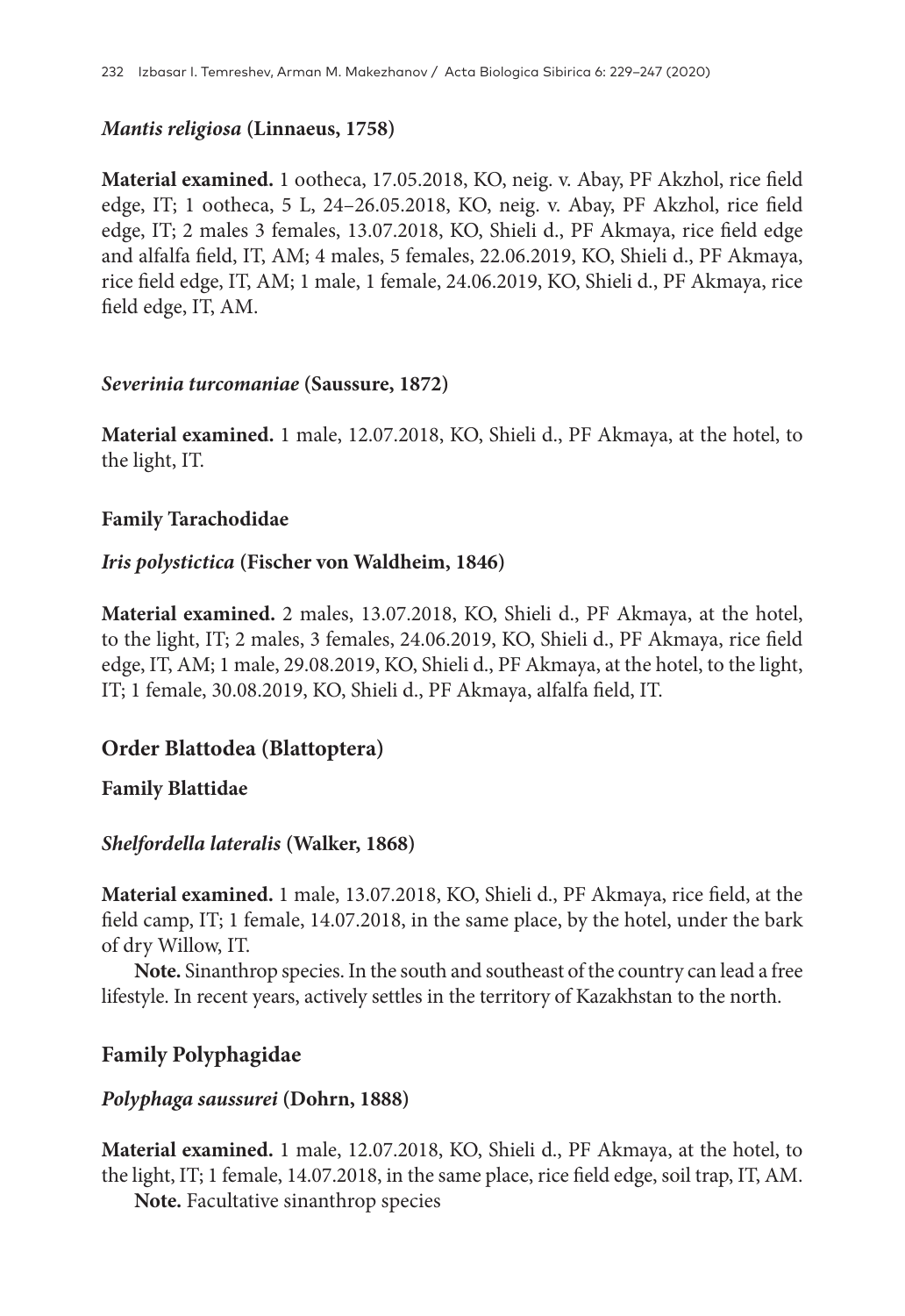# **Order Dermaptera**

### **Family Labiduridae**

# *Labidura riparia* **(Pallas, 1773)**

**Material examined.** 85 L1, 65 L2, 55 L3, 49 L4, 29 L5, 24–26.05.2018, KO, neig. v. Abay, PF Akzhol, rice field edge, IT; 2 males, 12.07.2018, 3 females, KO, Shieli d., PF Akmaya, at the hotel, to the light, IT, АМ; 4 males, 5 females, 13.07.2018, KO, Shieli d., PF Akmaya, rice field edge, soil traps, IT, AM; 6 males, 5 females , 14.07.2018, KO, Shieli d., PF Akmaya, rice field edge, soil traps, IT, AM.

**Distribution.** Cosmopolitan.

# **Family Forficulidae**

### *Anechura bipunctata* **(Fabricius, 1781)**

**Material examined.** 7 males, 5 females, 24–26.05.2018, KO, neig. v. Abay, PF Akzhol, rice field edge, IT; 1 male, 2 females, 12.07.2018, KO, Shieli d., PF Akmaya, at the hotel, under dry bark Elaeagnus, IT; 1 male, 1 females, 13.07.2018, in the same place, under the bark of dry Willow, IT; 2 males, 1 female, 14.07.2018, KO, Shieli d., PF Akmaya, rice field edge, soil traps, IT, AM.

### **Family Spongiphoridae**

### *Labia minor* **(Linnaeus, 1758)**

**Material examined.** 1 male, 1 female, 17.05.2018, KO, neig. v. Abay, PF Akzhol, rice field edge, IT; 3 males, 2 females, 12.07.2018, KO, Shieli d., PF Akmaya, at the hotel, to the light, IT.

### **Order Phasmoptera (Phasmatodea)**

### **Family Diapheromeridae**

### *Sceptrophasma bituberculatum* **(Redtenbacher, 1889)**

**Material examined.** 2 L, 17.05.2018, KO, neig. v. Abay, PF Akzhol, rice field edge, IT; 1 female, 14.07.2018, KO, Shieli d., PF Akmaya, rice field edge, soil traps, IT, AM.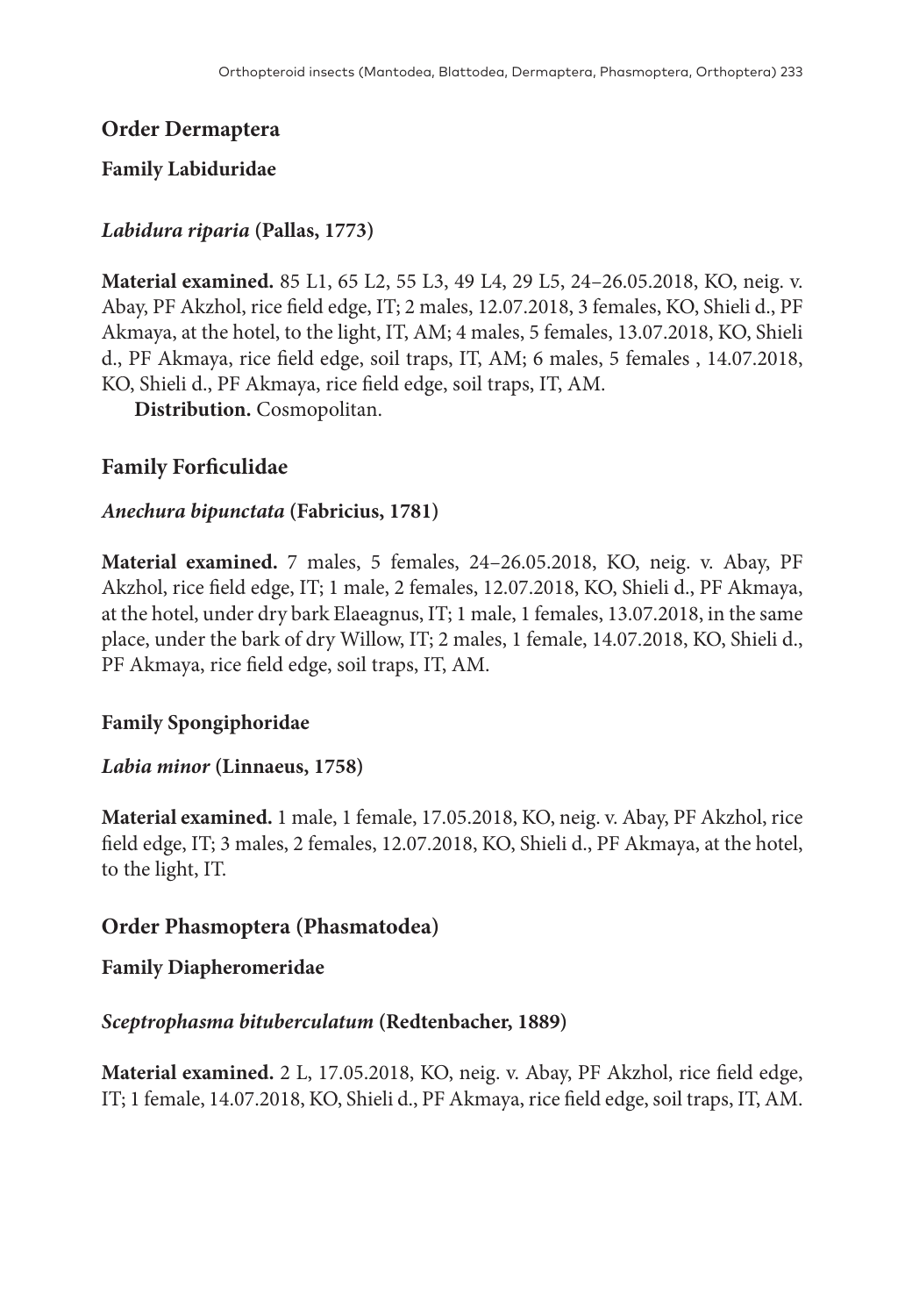### **Order Orthoptera**

#### **Suborder Ensifera**

### **Family Tettigoniidae**

#### *Ceraeocercus fuscipennis* **Uvarov, 1910**

**Material examined.** 1 male, 2 females, 12.07.2018, KO, Shieli d., PF Akmaya, rice field edge, net catch, hand picking, IT, AM; 1 female, 24.06.2019, KO, Shieli d., PF Akmaya, rice field edge, hand picking, IT.

**Conservation status.** It is entered in the Red Book of the Republic of Kazakhstan.

### *Conocephalus fuscus* **(Fabricius, 1793)**

**Material examined.** 4 males, 3 females, 12.07.2018, KO, Shieli d., PF Akmaya, rice field edge and alfalfa field, net catch, IT; 5 males, 6 females, 24.06.2019, KO, Shieli d., PF Akmaya, rice field edge, IТ, АМ.

#### *Decticus verrucivorus* **(Linnaeus, 1758)**

**Material examined.** 5 L3, 4 L4, 2 L5, 17.05.2018, KO, neig. v. Abay, PF Akzhol, rice field edge, IT; 85 L1, 5 L3, 4 L4, 8 L5,24–26.05.2018, KO, neig. v. Abay, PF Akzhol, rice field edge, IT; 1 male, 29.08.2019, KO, Shieli d., PF Akmaya, at the hotel, to the light, IT; 4 males, 5 females, 30.08.2019, KO, Shieli d., PF Akmaya, rice field edge and alfalfa field, net catch, IT; 4 males, 7 females, 24.06.2019, KO, Shieli d., PF Akmaya, rice field edge and alfalfa field, net catch, IT, АМ.

### *Glyphonotus thoracicus* **(Fischer von Waldheim, 1846)**

**Material examined.** 1 female, 29.08.2019, KO, Shieli d., PF Akmaya, rice field edge, IT; 2 males, 3 females, 24.06.2019, KO, Shieli d., PF Akmaya, alfalafa field, IT, АМ; 1 male, 1 female, 30.08.2019, KO, Shieli d., PF Akmaya, alfalafa field, IT.

**Distribution.** Endemic of Central Asia.

### *Phaneroptera falcata* **(Poda, 1761)**

**Material examined.** 2 males, 1 female, 30.08.2019, KO, Shieli d., PF Akmaya, rice field edge, net catch, IT, АМ; 7 males, 5 females, 24.06.2019, KO, Shieli d., PF Akmaya, rice field edge and alfalfa field, net catch, IT, АМ.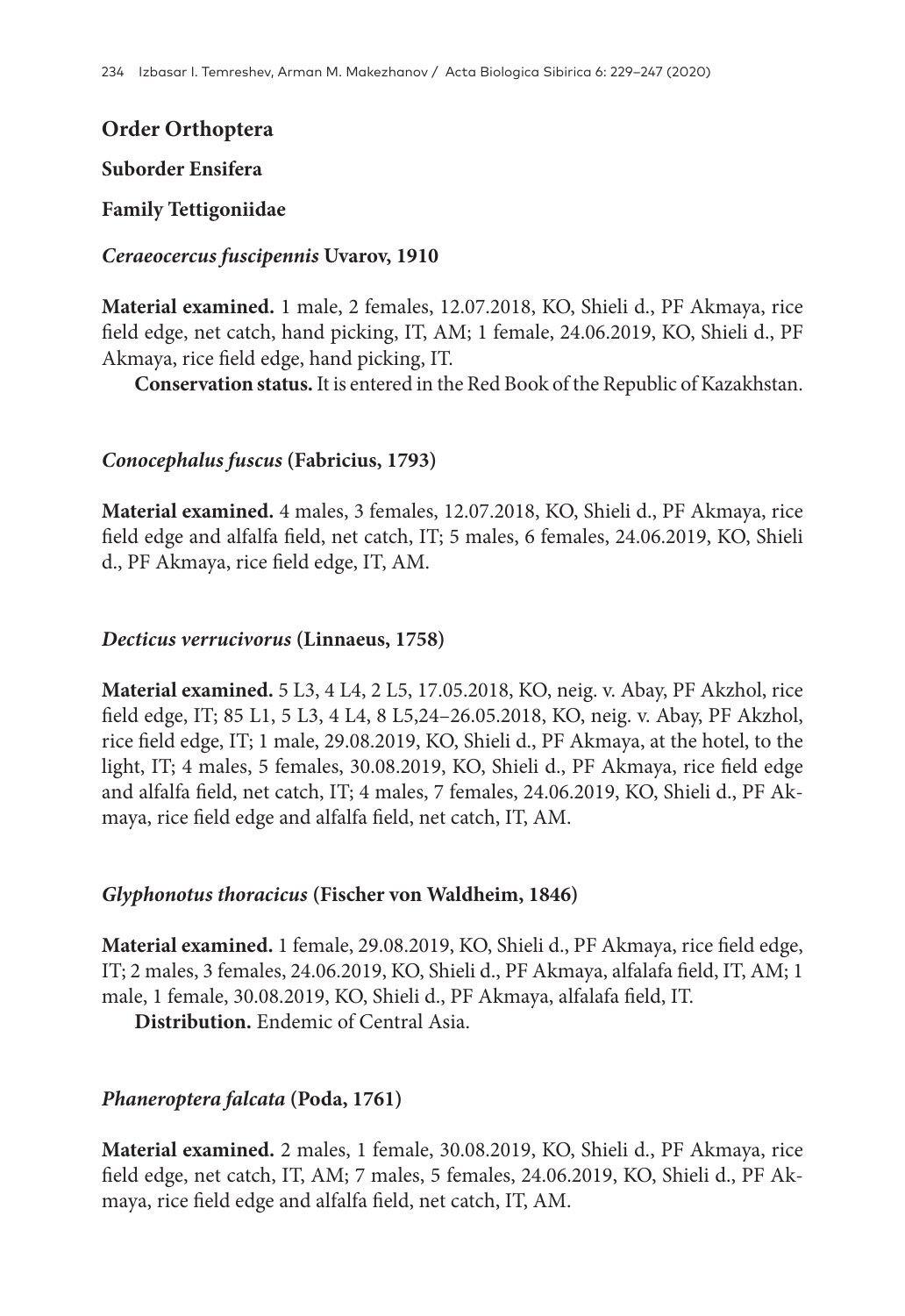# *Platycleis affinis* **Fieber, 1853**

**Material examined.** 2 L3, 7 L4, 5 L5, 17.05.2018, KO, neig. v. Abay, PF Akzhol, rice field edge, IT; 5 L3, 9 L4, 7 L5, 24–26.05.2018, KO, neig. v. Abay, PF Akzhol, rice field edge, IT, АМ; 1 male, 2 females, 12.07.2018, KO, Shieli d., PF Akmaya, at the hotel, to the light, IT; 4 males, 3 females, 12.07.2018, KO, Shieli d., PF Akmaya, rice field edge and alfalfa field, net catch, IT, АМ; 3 males, 2 females, 30.08.2019, KO, Shieli d., PF Akmaya, rice field edge, net catch, IT, АМ; 2 males, 3 females, 24.06.2019, KO, Shieli d., PF Akmaya, rice field edge and alfalfa field, net catch, IT, АМ.

### *Platycleis intermedia* **(Audinet-Serville, 1838)**

**Material examined.** 5 L3, 4 L4, 2 L5, 17.05.2018, KO, neig. v. Abay, PF Akzhol, rice field edge, IT; 85 5 L3, 4 L4, 2 L5, 24–26.05.2018, KO, neig. v. Abay, PF Akzhol, rice field edge, IT, АМ; 2 males, 2 females, 12.07.2018, KO, Shieli d., PF Akmaya, at the hotel, to the light, IT; 3 males, 3 females, 12.07.2018, KO, Shieli d., PF Akmaya, rice field edge and alfalfa field, net catch, IT, АМ; 1 males, 2 females, 30.08.2019, KO, Shieli d., PF Akmaya, rice field edge, net catch, IT, АМ; 4 males, 5 females, 24.06.2019, KO, Shieli d., PF Akmaya, rice field edge and alfalfa field, net catch, IT, АМ.

# *Ruspolia nitidula* **(Scopoli, 1786)**

**Material examined.** 4 males, 3 females, 30.08.2019, KO, Shieli d., PF Akmaya, rice field edge, net catch, IT, АМ; 3 males, 5 females, 24.06.2019, KO, Shieli d., PF Akmaya, rice field edge and alfalfa field, net catch, IT, АМ.

### *Semenoviana plotnikovi* **(Uvarov, 1914)**

**Material examined.** 1 female, 12.07.2018, KO, Shieli d., PF Akmaya, alfalfa field, net catch, IT.

# *Tettigonia viridissima* **(Linnaeus, 1758)**

**Material examined.** 7 L3, 6 L4, 4 L5, 17.05.2018, KO, neig. v. Abay, PF Akzhol, rice field edge, IT; 4 L5 males, 5 L5 females, 24.05.2018, KO, neig. v. Abay, PF Akzhol, rice field edge, IT, АМ; 1 male, 12.07.2018, KO, Shieli d., PF Akmaya, alfalfa field, net catch, IT; 2 males, 3 females, 13.07.2018, KO, Shieli d., PF Akmaya, at the hotel, to the light, IT, АМ; 8 males, 10 females, 24.06.2019, KO, Shieli d., PF Akmaya, rice field edge and alfalfa field, net catch, IT, АМ; 2 males, 2 females, 30.08.2019, KO, Shieli d., PF Akmaya, rice field edge, net catch, IT.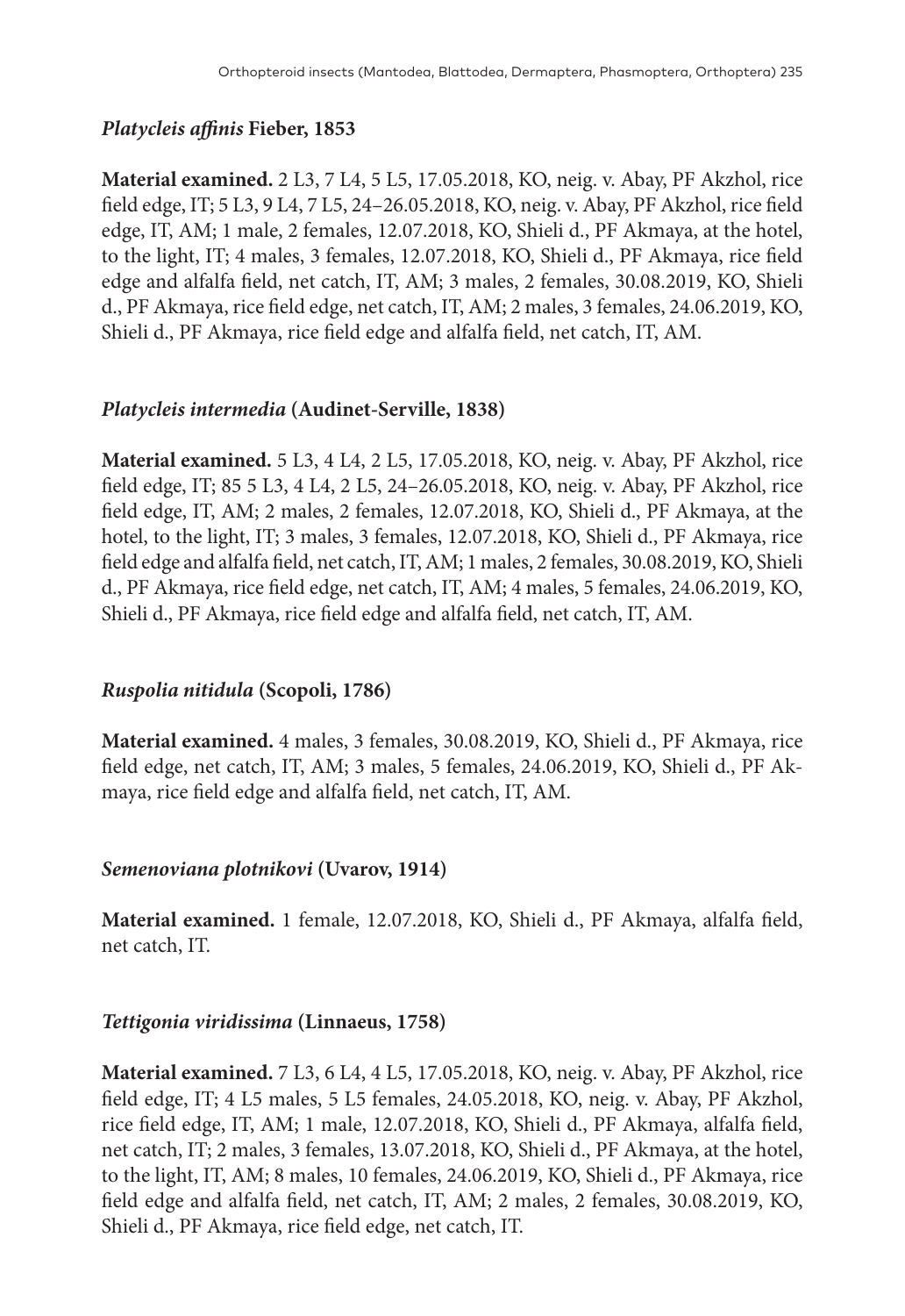#### *Tettigonia caudata* **(Charpentier, 1845)**

**Material examined**. 6 L3, 5 L4, 8 L5, 17.05.2018, KO, neig. v. Abay, PF Akzhol, rice field edge, IT; 5 L5 males, 7 L5 females, 24.05.2018, KO, neig. v. Abay, PF Akzhol, rice field edge, IT, АМ; 3 males, 4 females, 30.08.2019, KO, Shieli d., PF Akmaya, rice field edge and alfalfa field, net catch, IT, АМ; 4 males, 5 females, 24.06.2019, KO, Shieli d., PF Akmaya, rice field edge and alfalfa field, net catch, IT, АМ.

#### **Family Gryllidae**

#### *Gryllus campestris* **Linnaeus, 1758**

**Material examined.** 1 male, 1 female, 17.05.2018, KO, neig. v. Abay, PF Akzhol, rice field edge, IT; 5 males, 5 females, 12.07.2018, KO, Shieli d., PF Akmaya, at the hotel, to the light, IT, АМ; 3 males, 6 females, 13.07.2018, KO, Shieli d., PF Akmaya, rice field edge, soil traps, IT, AM; 5 males, 4 females, 24.06.2019, KO, Shieli d., PF Akmaya, rice field edge and alfalfa fields, soil traps, IT, АМ.

### *Gryllus bimaculatus* **(De Geer, 1773)**

**Material examined.** 2 males, 3 females, 17.05.2018, KO, neig. v. Abay, PF Akzhol, rice field edge, IT; 2 males, 3 females, 12.07.2018, KO, Shieli d., PF Akmaya, at the hotel, to the light, IT, АМ; 1 male, 1 female, 13.07.2018, KO, Shieli d., PF Akmaya, rice field edge, soil traps, IT, AM; 2 males, 1 female, 24.06.2019, KO, Shieli d., PF Akmaya, rice field edge and alfalfa, soil traps, IT, AM.

### *Melanogryllus desertus* **(Pallas, 1771)**

**Material examined.** 3 males, 2 females, 17.05.2018, KO, neig. v. Abay, PF Akzhol, rice field edge, IT; 2 males, 1 female, 12.07.2018, KO, Shieli d., PF Akmaya, at the hotel, to the light, IT; 3 males, 5 females, 14.07.2018, KO, Shieli d., PF Akmaya, alfalfa field edge, soil traps, IT, AM; 4 males, 5 females, 24.06.2019, KO, Shieli d., PF Akmaya, rice field edge and alfalfa fields, soil traps, IT, AM.

### *Modicogryllus bordigalensis* **(Latreille, 1804)**

**Material examined.** 2 males, 1 female, 12.07.2018, KO, Shieli d., PF Akmaya, at the hotel, to the light, IT; 4 males, 5 females, 13.07.2018, KO, Shieli d., PF Akmaya, rice field edge, soil traps, IT, AM; 3 males, 3 females, 24.06.2019, KO, Shieli d., PF Akmaya, rice and alfalfa field edge, soil traps, IT, AM.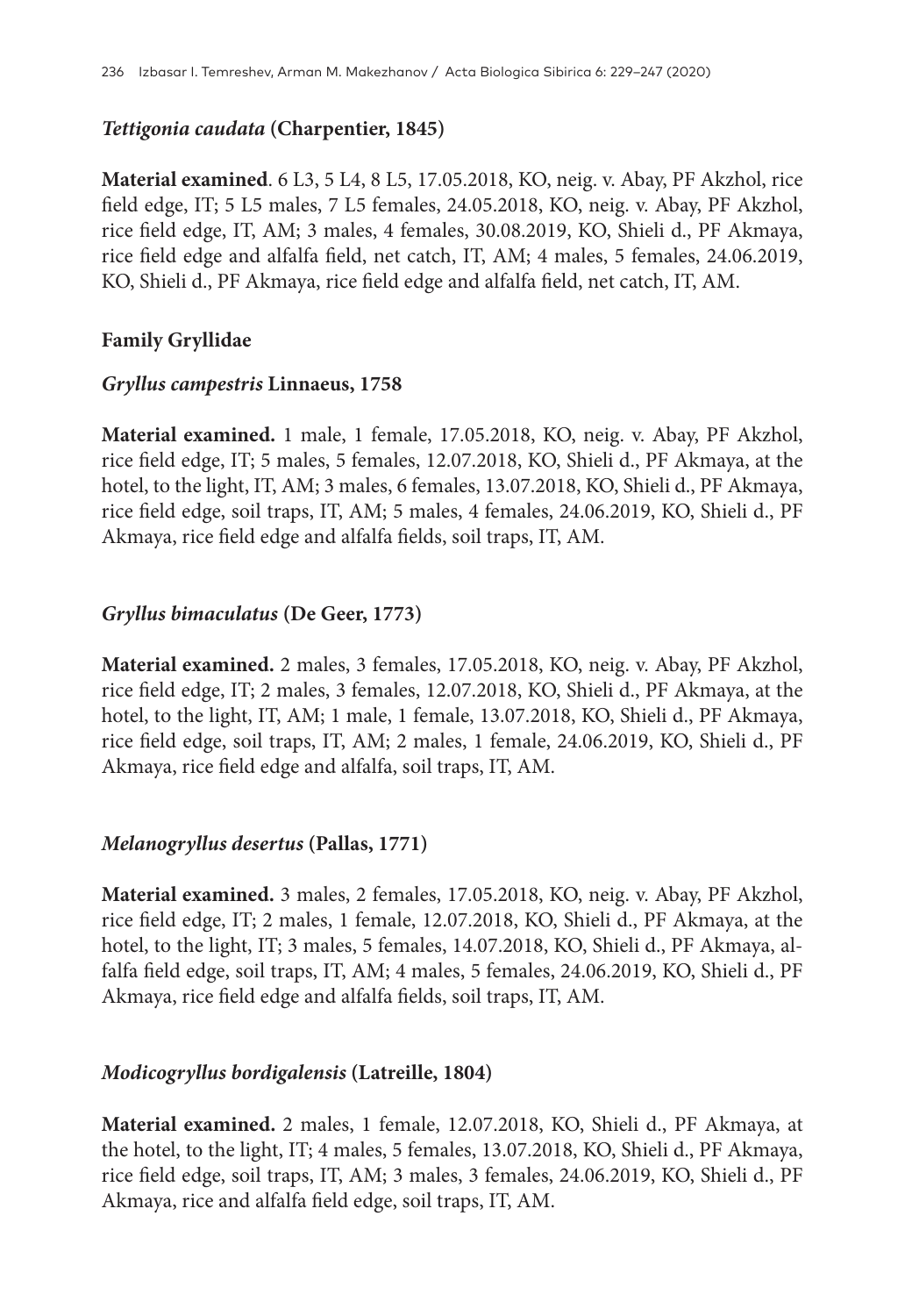### *Oecanthus turanicus* **(Uvarov, 1912)**

**Material examined.** 1 male, 2 females, 12.07.2018, KO, Shieli d., PF Akmaya, alfalfa field, net catch, IT; 1 male, 1 female, 24.06.2019, KO, Shieli d., PF Akmaya, rice field edge, manual collection, IT.

### *Pteronemobius heydenii* **(Fischer, 1853)**

**Material examined.** 1 male, 1 female, 13.07.2018, KO, Shieli d., PF Akmaya, rice field edge, soil traps, IT, AM; 1 female, 27.05.2018, KO, neig. v. Abay, PF Akzhol, rice field edge, IT; 4 males, 7 females, 14.07.2018, KO, neig. v. Abay, PF Akzhol, rice field edge, soil traps, IT, AM.

### **Family Gryllotalpidae**

### *Gryllotalpa unispina* **Saussure, 1874**

**Material examined.** 1 female, 17.05.2018, KO, neig. v. Abay, PF Akzhol, rice field edge, soil traps, IT; 4 males, 5 females, 12.07.2018, KO, Shieli d., PF Akmaya, at the hotel, to the light, IT; 6 males, 5 females, 13.07.2018, KO, Shieli d., PF Akmaya, at the hotel, to the light, IT; 1 males, 13.07.2018, KO, Shieli d., PF Akmaya, rice field edge, soil traps, IT, АМ; 2 males, 1 female, 24.06.2019, KO, Shieli d., PF Akmaya, rice field edge and alfalfa fields, soil traps, IT, АМ.

### **Suborder Caelifera**

**Family Tridactylidae**

### *Xya variegata* **(Latreille, 1809)**

**Material examined.** 1 male, 1 female, 17.05.2018, KO, neig. v. Abay, PF Akzhol, rice field edge, manual collect, IT; 2 males, 3 females, 12.07.2018, KO, Shieli d., PF Akmaya, rice field edge, soil traps, IT; 1 male, 1 female, 24.06.2019, KO, Shieli d., PF Akmaya, rice field edge and alfalfa fields, soil traps, IT.

### **Family Pyrgomorphidae**

### *Pyrgomorpha bispinosa deserti* **Bey-Bienko & Mistshenko, 1951**

**Material examined.** 7 males, 9 females, 17.05.2018, KO, neig. v. Abay, PF Akzhol, rice field edge, IT; 9 males, 12 females, 24–26.05.2018, KO, neig. v. Abay, PF Akzhol, rice field edge, IT; 2 males, 1 female, 24.06.2019, KO, Shieli d., PF Akmaya, rice field edge and alfalfa fields, IT, АМ.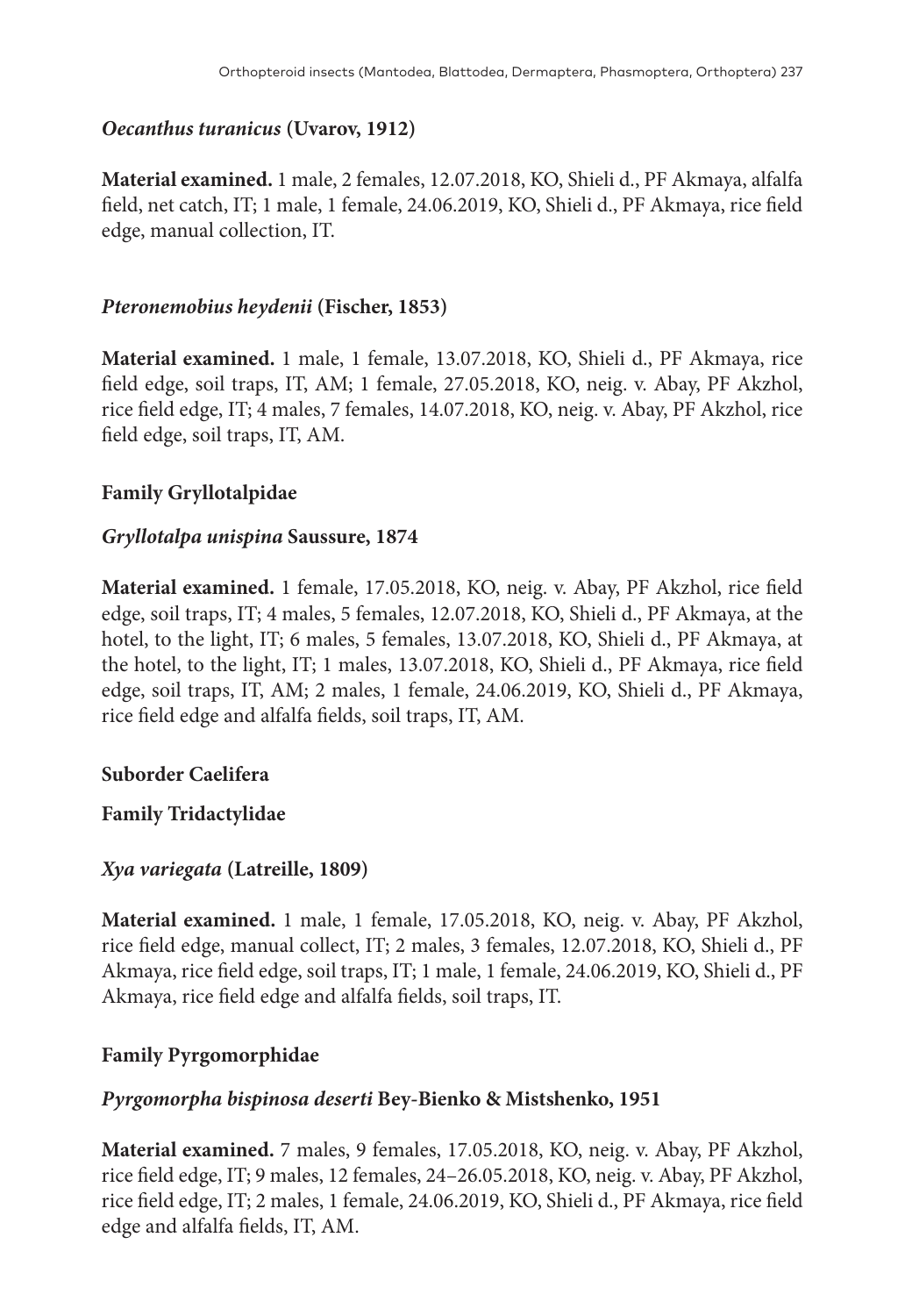### *Chrotogonus turanicus* **Kuthy, 1905**

**Material examined.** 5 males, 5 females, 17.05.2018, KO, neig. v. Abay, PF Akzhol, rice field edge, IT; 7 males, 9 females, 24–26.05.2018; KO, neig. v. Abay, PF Akzhol, rice field edge, IT; 2 males, 3 females; 24.06.2019, KO, Shieli d., PF Akmaya, rice field edge and alfalfa fields, IT, АМ.

### **Family Pamphagidae**

#### *Thrinchus arenosus* **(Bei-Bienko, 1948)**

**Material examined.** 2 males, 1 female, 24.05.2018, KO, neig. v. Abay, PF Akzhol, rice field edge, IT; 1 male, 1 female; 24.05.2019, KO, Shieli d., PF Akmaya, rice field edge and alfalfa fields, IT.

### **Family Tetrigidae**

### *Tetrix tartara* **(Saussure, 1887)**

**Material examined.** 11 males, 9 females, 17.05.2018, KO, neig. v. Abay, PF Akzhol, rice field edge, IT; 6 males, 7 females, 24.05.2018, KO, neig. v. Abay, PF Akzhol, rice field edge, IT; 4 males, 5 females, 24.06.2019, KO, Shieli d., PF Akmaya, rice field edge and alfalfa fields, IT, АМ.

### **Family Acrididae**

### *Acrida oxycephala* **(Pallas, 1771)**

**Material examined.** 1 female, 12.07.2018, KO, Shieli d., PF Akmaya, rice field edge, IT; 1 male, 1 female, 22.06.2019, KO, neig. v. Abay, PF Akzhol, rice field edge and alfalfa fields, IT; 2 males, 1 female, 24.06.2019, KO, Shieli d., PF Akmaya, rice field edge and alfalfa fields, IT; 1 female, 30.08.2019, KO, Shieli d., PF Akmaya, rice field edge, IT.

### *Acrotylus insubricus* **(Scopoli, 1786)**

**Material examined.** 4 males, 5 females, 17.05.2018, KO, neig. v. Abay, PF Akzhol, rice field edge, IT; 1 males, 1 female, 26.06.2018, KO, neig. v. Abay, PF Akzhol, rice field edge, IT; 7 males, 9 females, 12.07.2018, KO, Shieli d., PF Akmaya, rice field edge, IT, АМ; 3 females, 23.04.2019, KO, Shieli d., PF Akmaya, at the hotel, manual collect, IТ; 2 males, 3 females, 24.04.2019, KO, neig. v. Abay, PF Akzhol, rice field edge, IT.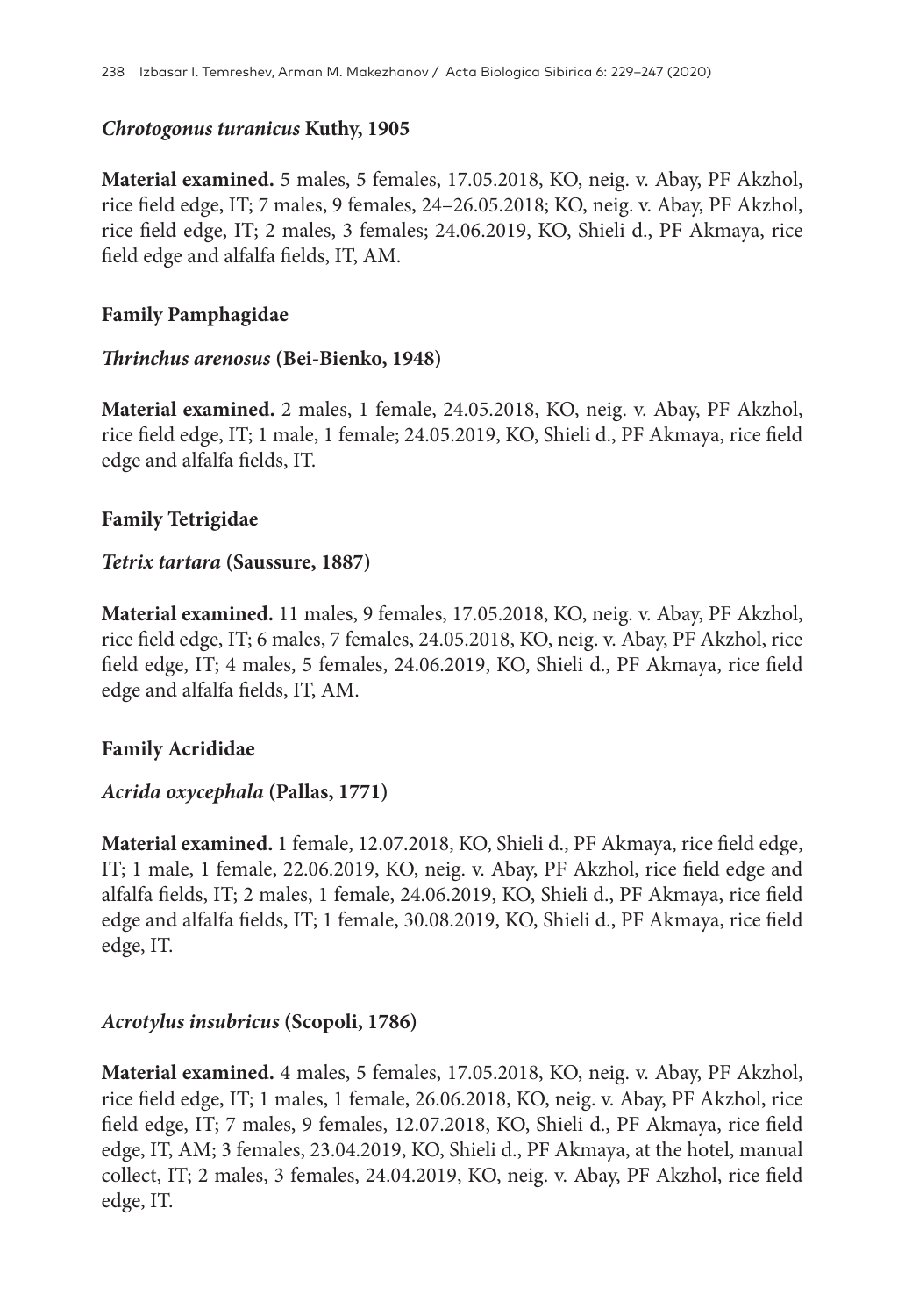#### *Aiolopus thalassinus thalassinus* **(Fabricius, 1781)**

**Material examined**. 5 L5 males, 7 L5 females, 17.05.2018, KO, neig. v. Abay, PF Akzhol, rice field edge, IT; 8 L5 males, 5 L5 females, 24–26.05.2018, KO, neig. v. Abay, PF Akzhol, rice field edge, IT, АМ; 4 males, 3 females, 24.06.2019, KO, Shieli d., PF Akmaya, rice field edge and alfalfa fields, IT, АМ; 2 males, 1 female, 30.08.2019, KO, Shieli d., PF Akmaya, rice field edge, IT, АМ.

#### *Aiolopus oxianus* **(Uvarov, 1926)**

**Material examined.** 8 L5 males, 6 L5 females, 17.05.2018, KO, neig. v. Abay, PF Akzhol, rice field edge, IT; 6 L5 males, 5 L5 females, 24–26.05.2018, KO, neig. v. Abay, PF Akzhol, rice field edge, IT, АМ; 2 males, 1 female, 24.06.2019, KO, Shieli d., PF Akmaya, rice field edge and alfalfa fields, IT, АМ; 2 female, 30.08.2019, KO, Shieli d., PF Akmaya, rice field edge, IT.

#### *Anacridium aegyptium* **(Linnaeus, 1758)**

**Material examined.** 2 males, 1 female, 17.05.2018, KO, neig. v. Abay, PF Akzhol, rice field edge, IT; 2 males, 3 females, 24.06.2019, KO, Shieli d., PF Akmaya, rice field edge, IT; 1 female, 30.08.2019, KO, Shieli d., PF Akmaya, rice field edge, IT.

#### *Calliptamus barbarus cephalotes* **Fischer von Waldheim, 1846**

**Material examined.** 4 L5 males, 7 L5 females, 17.05.2018, KO, neig. v. Abay, PF Akzhol, rice field edge, IT; 8 L5 males, 11 L5 females, 24–26.05.2018, KO, neig. v. Abay, PF Akzhol, rice field edge, IT, АМ; 1 male, 1 female, 12.07.2018, KO, Shieli d., PF Akmaya, alfalfa fields, IT, АМ; 4 males, 5 females, 13.07.2018, KO, Shieli d., PF Akmaya, to light, IТ, АМ; 2 males, 1 female, 24.06.2019, KO, Shieli d., PF Akmaya, rice field edge and alfalfa fields, IT, АМ; 3 females, 30.08.2019, KO, Shieli d., PF Akmaya, rice field edge, IT.

#### *C. italicus* **(Linnaeus, 1758)**

**Material examined.** 5 L5 males, 6 L5 females, 17.05.2018, KO, neig. v. Abay, PF Akzhol, rice field edge, IT; 7 L5 males, 10 L5 females, 24–26.05.2018, KO, neig. v. Abay, PF Akzhol, rice field edge, IT, АМ; 3 males, 4 females, 12.07.2018, KO, Shieli d., PF Akmaya, at the hotel, to the light, IT, АМ; 2 males, 3 females, 13.07.2018, KO, Shieli d., PF Akmaya, alfalfa fields, IT; 3 males, 2 females, 30.08.2019, KO, Shieli d.,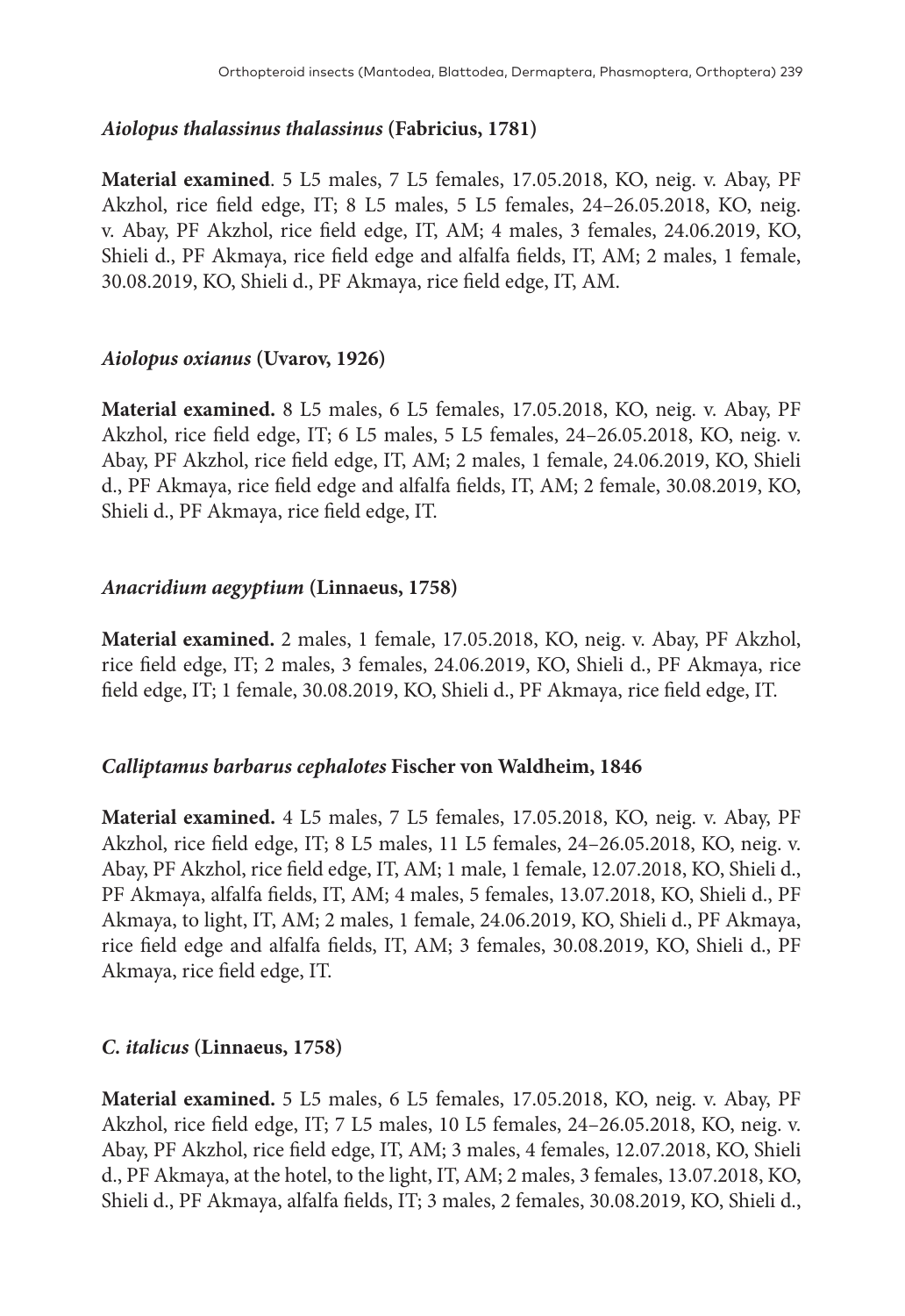PF Akmaya, rice field edge, IT, АМ; 6 males, 7 females, 24.06.2019, KO, Shieli d., PF Akmaya, rice field edge and alfalfa fields, IT, АМ. The conducted measurements of collected individuals both in 2018 and in 2019 showed that all exemplars belong to the single phase.

#### *Celes variabilis* **(Pallas, 1774)**

**Material examined.** 3 L5 males, 2 L5 females, 17.05.2018, KO, neig. v. Abay, PF Akzhol, rice field edge, IT; 5 males, 7 females, 24.06.2019, KO, Shieli d., PF Akmaya, rice field edge and alfalfa fields, IT, AM.

**Distribution.** Previously not listed in this area.

### *Chrysochraon dispar* **(Germar, 1834)**

**Material examined.** 4 males, 6 females, 24.06.2019, KO, neig. v. Abay, PF Akzhol, rice field edge, IT, АМ; 1 males, 1 female, 30.08.2019, KO, Shieli d., PF Akmaya, rice field edge, IT.

**Distribution.** Previously not listed in this area.

### *Duroniella gracilis* **Uvarov, 1926**

**Material examined.** 4 L3, 4 L4, 2 L5, 1 female, 24–26.05.2018, KO, neig. v. Abay, PF Akzhol, rice field edge, IT, АМ; 8 males, 11 females, 24.06.2019, KO, Shieli d., PF Akmaya, rice field edge and alfalfa fields, IT, АМ.

### *Duroniella kalmyka* **(Adelung, 1906)**

**Material examined.** 5 L3, 4 L4, 2 L5, 24–26.05.2018, KO, neig. v. Abay, PF Akzhol, rice field edge, IT; 1 males, 2 females, 24.06.2019, KO, Shieli d., PF Akmaya, rice field edge and alfalfa fields, IT, АМ.

### *Epacromius tergestinus* **(Charpentier, 1825)**

**Material examined.** 5 L5 males, 7 L5 ♀, 17.05.2018, KO, neig. v. Abay, PF Akzhol, rice field edge, IT; 8 L5 males, 7 L 5 females, 24–26.05.2018, KO, neig. v. Abay, PF Akzhol, rice field edge, IT, АМ; 2 males, 5 females, 24.06.2019, KO, Shieli d., PF Akmaya, rice field edge and alfalfa fields, IT, АМ; 2 males, 1 female, 30.08.2019, KO, Shieli d., PF Akmaya, rice field edge, IT, АМ.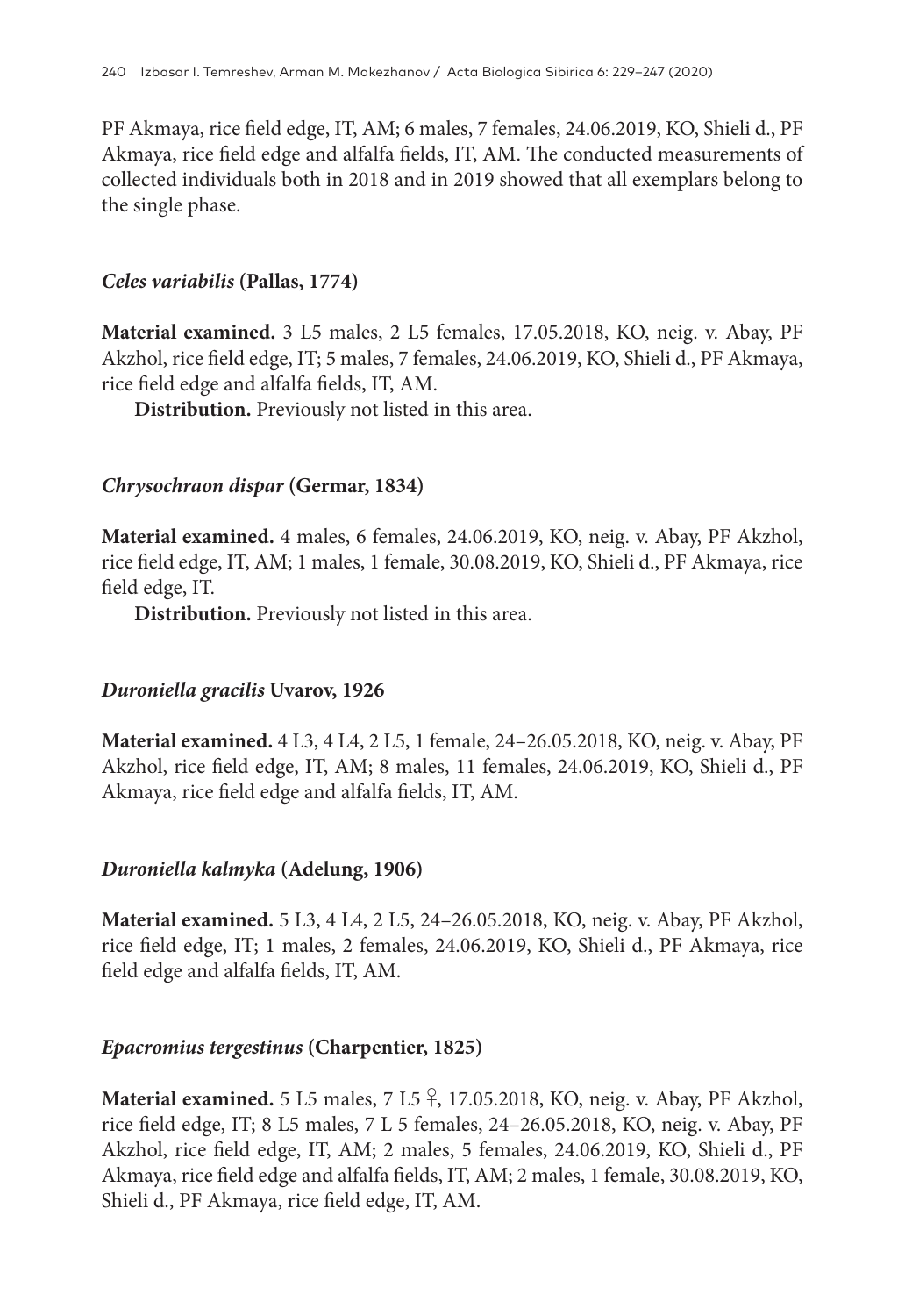#### *Eyprepocnemis unicolor* **Tarbinsky, 1928**

**Material examined.** 1 males, 1 female, 13.07.2018, KO, Shieli d., PF Akmaya, rice field edge, IT; 2 males, 2 females, 24.06.2019, KO, Shieli d., PF Akmaya, rice field edge and alfalfa fields, IT, АМ.

#### *Gonista sagitta* **(Uvarov, 1912)**

**Material examined.** 2 L5 males, 1 L5 female, 17.05.2018, KO, neig. v. Abay, PF Akzhol, rice field edge, IT; 1 males, 24.06.2019, KO, Shieli d., PF Akmaya, alfalfa fields, IT; 1 female, 30.08.2019, KO, Shieli d., PF Akmaya, alfalfa fields, IT.

#### *Heteracris adspersa* **(Redtenbacher, 1889)**

**Material examined.** 3 males, 1 female, 30.08.2019, KO, Shieli d., PF Akmaya, rice field edge, IT, АМ.

#### *Heteracris littoralis* **(Rambur, 1838)**

**Material examined.** 2 males, 3 females, 30.08.2019, KO, Shieli d., PF Akmaya, rice field edge and alfalfa fields, IT, АМ.

#### *Heteracris pterosticha* **(Fischer von Waldheim, 1833)**

**Material examined.** 9 L2, 14 L3, 17.05.2018, KO, neig. v. Abay, PF Akzhol, rice field edge, IT; 8 L1, 11 L2, 5 L3, 4 L4, 2 L5, 24–26.05.2018, KO, neig. v. Abay, PF Akzhol, rice field edge, IT; 12 males, 11 females, 24.06.2019, KO, Shieli d., PF Akmaya, rice field edge and alfalfa fields, IT, АМ.

#### *Hilethera turanica* **Uvarov, 1925**

**Material examined.** 1 female, 30.08.2019, KO, Shieli d., PF Akmaya, rice field edge, IT.

### *Locusta migratoria* **(Linnaeus, 1758)**

**Material examined.** 22 L1, 15 L2, 14 L3, 17.05.2018, KO, neig. v. Abay, PF Akzhol, rice field edge, IT; 85 L1, 69 L2, 57 L3, 49 L4, 29 L5, 24–26.05.2018, KO, neig. v.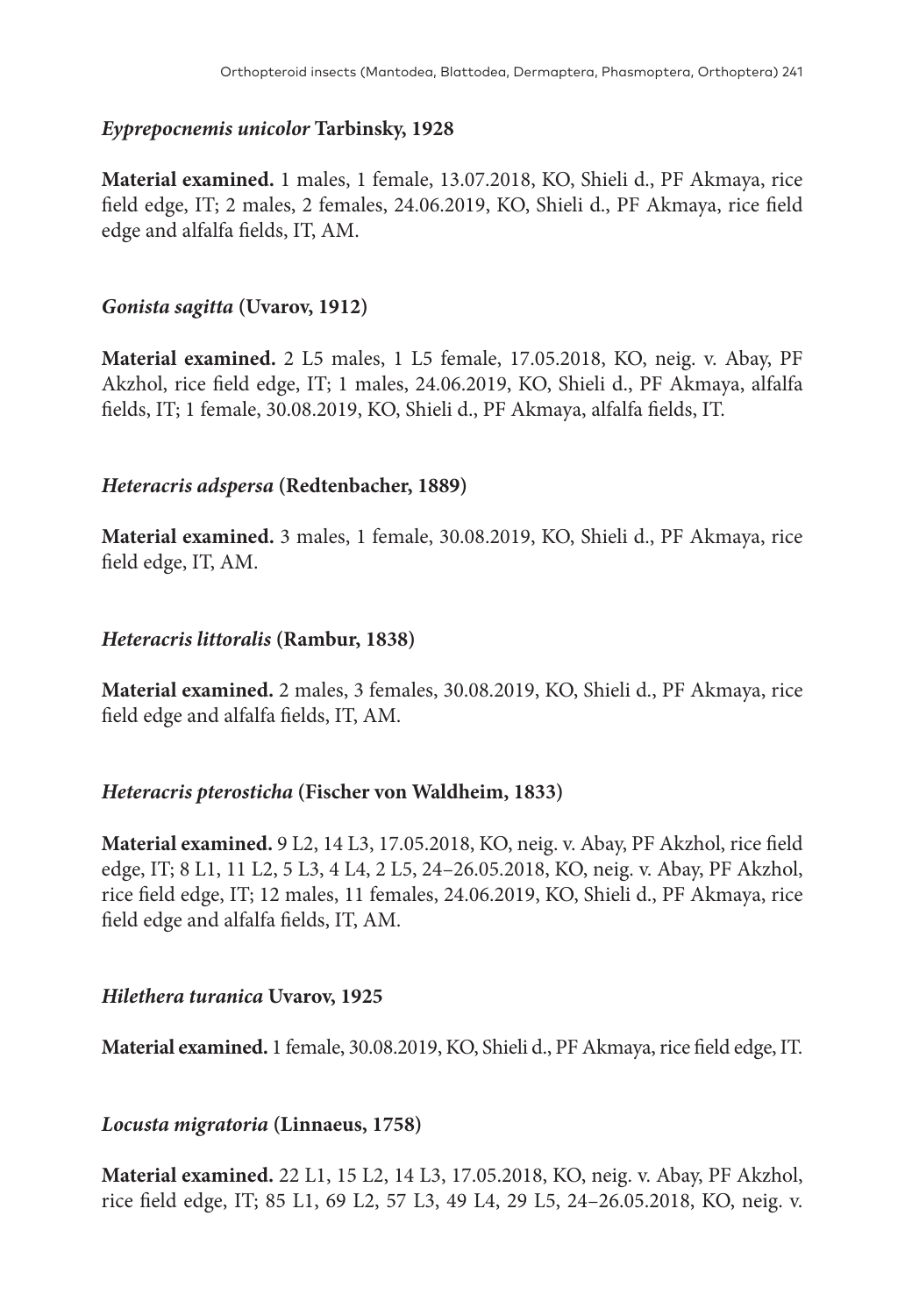Abay, PF Akzhol, rice field edge, IT, АМ; 2 males, 3 females, 22.06.2019, KO, neig. v. Abay, PF Akzhol, rice field edge, IT, АМ; 4 males, 5 females, 21.06.2019, KO, neig. v. Abay, PF Akzhol, rice field edge, IT, АМ; 5 males, 3 females, 30.08.2019, KO, Shieli d., PF Akmaya, rice field edge, IT. In 2018, individuals of both the herd and transitional and solitary phases were present. The conducted measurements of individuals in 2019 showed that all exemplars belong to the single phase.

#### *Mecostethus parapleurus* **(Hagenbach, 1822)**

**Material examined.** 1 males, 1 female, 13.07.2018, KO, Shieli d., PF Akmaya, alfalfa fields, IT; 1 female, 21.06.2019, KO, neig. v. Abay, PF Akzhol, rice field edge, IT.

### *Mesasippus kozhevnikovi* **(Tarbinsky, 1925)**

**Material examined.** 2 L 4, 2 L 5, 24.05.2019, KO, neig. v. Abay, PF Akzhol, rice field edge, IT; 1 males, 2 females, 21.06.2019, KO, neig. v. Abay, PF Akzhol, rice field edge, IT, АМ; 1 males, 1 female, 22.06.2019, KO, neig. v. Abay, PF Akzhol, rice field edge, IT, АМ; 3 males, 4 females, 24.06.2019, KO, Shieli d., PF Akmaya, rice field edge and alfalfa fields, IT, АМ.

### *Mioscirtus wagneri* **(Kittary, 1849)**

**Material examined.** 1 male, 1 female, 24.06.2019, KO, Shieli d., PF Akmaya, rice field edge and alfalfa fields, IT, АМ.

#### *Oedipoda caerulescens* **(Linnaeus, 1758)**

**Material examined.** 5 L2, 4 L3, 17.05.2018, KO, neig. v. Abay, PF Akzhol, rice field edge, IT; 4 L4, 9 L5, 24–26.05.2018, KO, neig. v. Abay, PF Akzhol, rice field edge, IT, АМ; 1 L5, 3 males, 2 females, 12.07.2018, KO, Shieli d., PF Akmaya, rice field edge and alfalfa fields, IT, АМ.

### *Oedipoda miniata* **(Pallas, 1771)**

**Material examined.** 4 L3, 17.05.2018, KO, neig. v. Abay, PF Akzhol, rice field edge, IT; 5 males, 4 females, 24.06.2019, KO, Shieli d., PF Akmaya, rice field edge and alfalfa fields, IT, АМ.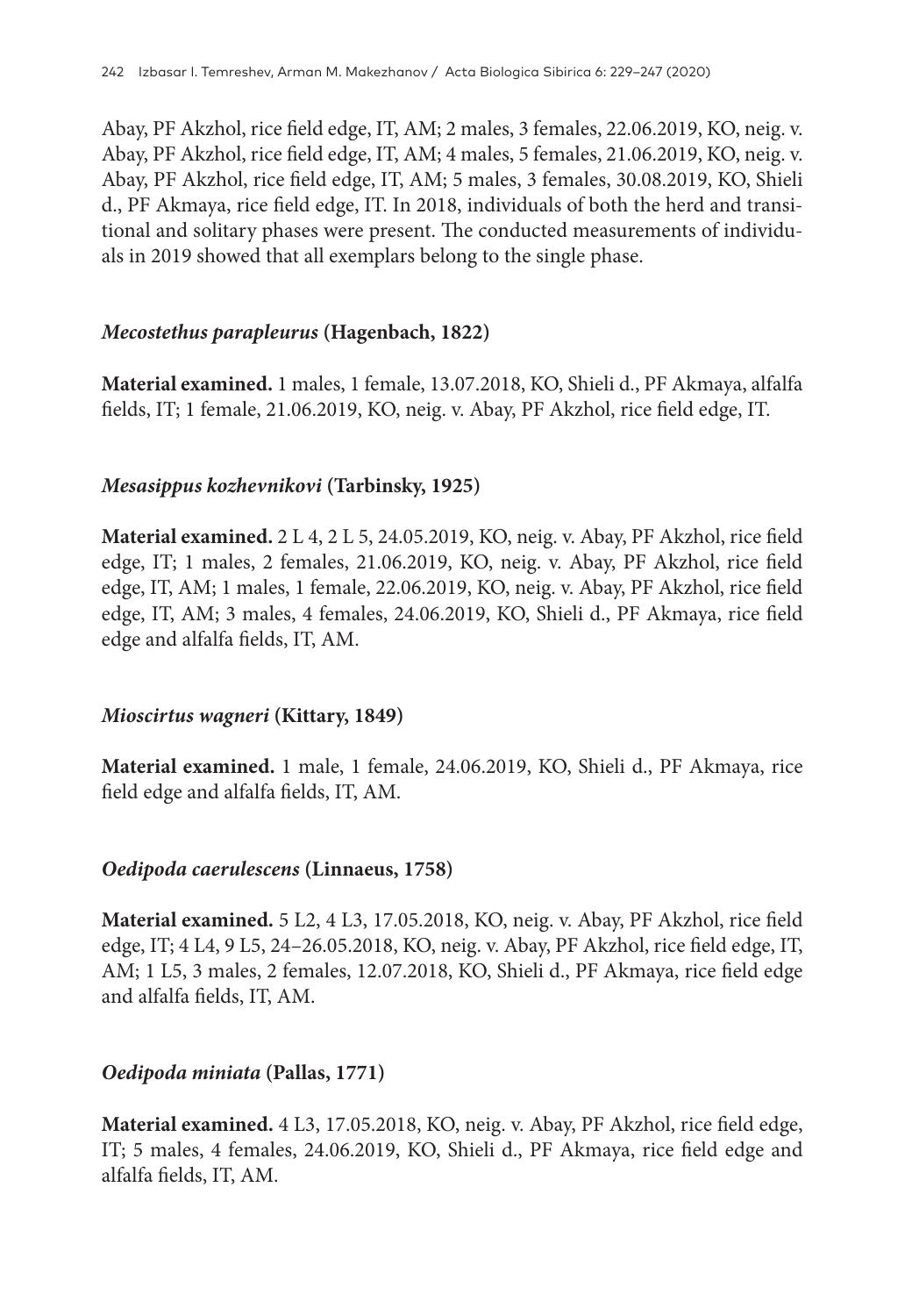### *Oxya fuscovittata* **(Marschall, 1836)**

**Material examined.** 12 L1, 10 L2, 14 L3, 17.05.2018, KO, neig. v. Abay, PF Akzhol, rice field edge, IT; 15 L2, 25 L3, 22 L4, 9 L5, 24–26.05.2018, KO, neig. v. Abay, PF Akzhol, rice field edge, IT, АМ; 2 males, 3 females, 24.06.2019, KO, Shieli d., PF Akmaya, rice field edge, IT, АМ.

### *Pseudosphingonotus savignyi* **(Saussure, 1884)**

**Material examined.** 1 female, 24.05.2018, KO, neig. v. Abay, PF Akzhol, alfalfa field, IT; 1 males, 24.06.2019, KO, Shieli d., PF Akmaya, rice field edge and alfalfa fields, IT; 1 female, 27.05.2018, KO, neig. v. Abay, PF Akzhol, rice field edge, IT.

#### *Pyrgodera armata* **Fischer von Waldheim, 1846**

**Material examined.** 1 L2, 4 L3, 17.05.2018, KO, neig. v. Abay, PF Akzhol, rice field edge, IT; 4 L4, 2 L5, 24–26.05.2018, KO, neig. v. Abay, PF Akzhol, rice field edge, IT, АМ; 1 L4, 27.05.2018, KO, neig. v. Abay, PF Akzhol, rice field edge, IT; 1 males, 2 females, 24.06.2019, KO, Shieli d., PF Akmaya, rice field edge, IT, АМ.

### *Sphingonotus rubescens* **(Walker, 1870)**

**Material examined.** 1 male, 17.05.2018, KO, neig. v. Abay, PF Akzhol, rice field edge, IT; 4 males, 5 females, 24.06.2019, KO, Shieli d., PF Akmaya, rice field edge, IT, АМ.

#### *Tropidopola turanica turanica* **Uvarov, 1926**

**Material examined.** 4 L3, 17.05.2018, KO, neig. v. Abay, PF Akzhol, rice field edge, IT; 4 L4, 2 L5, 24–26.05.2018, KO, neig. v. Abay, PF Akzhol, rice field edge, IT, АМ; 3 L5, 1 female, 30.08.2019, KO, Shieli d., PF Akmaya, rice field edge, IT, АМ.

### *Truxalis eximia* **Eichwald, 1830**

**Material examined.** 2 L4, 1 L5, 24–26.05.2018, KO, neig. v. Abay, PF Akzhol, rice field edge, IT; 1 female, 30.08.2019, KO, Shieli d., PF Akmaya, rice field edge, IT.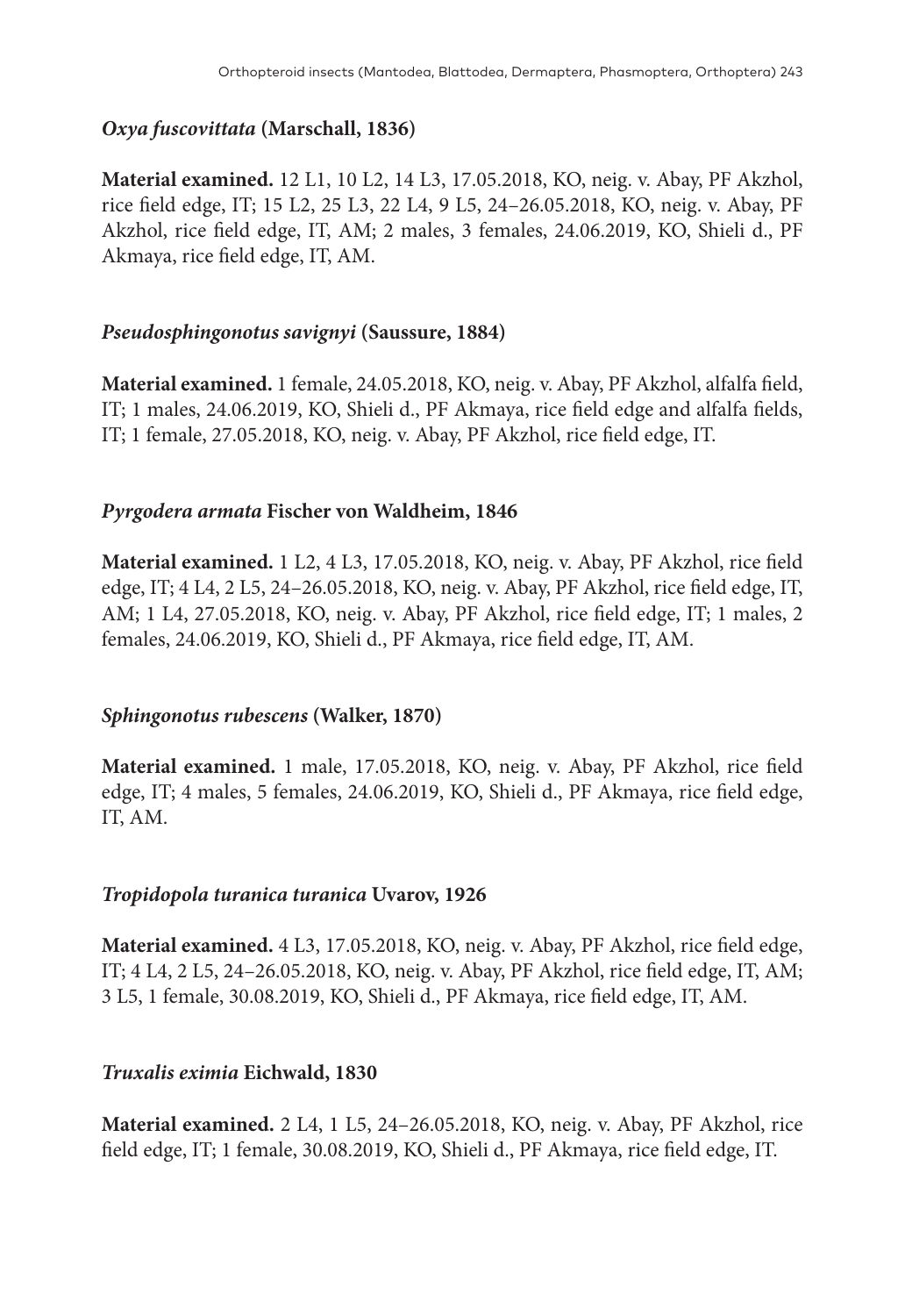# **Discussion**

In general, only 21 families, 147 genera and 584 species of orthopteroid insects are currently known for the fauna of Kazakhstan. Of these, 2 families, 9 genera and 10 species of Mantids (Temreshev et al. 2015), 4 families, 11 genera and 20 species of Cockroaches (Bey-Bienko 1950; Temreshev et al. 2015; Temreshev 2017), 3 families, 6 genera and 7 species Earwigs (Bey-Bienko, 1936), 1 family, 1 genus and 2 species of Sticks insects (Temreshev et al. 2015), 11 families, 120 genera and 545 species of Orthopterans (Childebaev and Storozhenko 2001, 2004; Childebaev et al. 2014; Temreshev et al. 2015). Thus, 60 species from 58 genera and 17 families identified for the rice fields of the Kyzylorda area, providing a rather high percentage of the total number of orthopteroid insects in the Kazakhkhtan fauna.

For the rice fields of the Aral Sea M.Zh. Medetov (Medetov 2012) indicates a total of 12 species of Orthoptera (Katydids, True crickets, Pygmy grasshoppers, and True grasshoppers). In addition, according to O.S. Korsunovskaya (Korsunovskaya 2016), on the territory of Uzbekistan, a species of katydids *Platycleis albopunctata transiens* Zeuner, 1941 was noted, the finding of which is possible in the territory of the Kyzylorda region. For the vicinity of the Tasotkel reservoir in the Zhambyl oblast of Kazakhstan (Temreshev and Esenbekova 2017), 85 species of orthopteroid insects, belonging to 69 genera from 15 families and 5 orders, were identified first. Mantids (Mantodea) is represented by 3 families, 7 genera and 7 species; Cockroaches (Blattodea) - 2 families, 2 genera, 2 species; Earwigs (Dermaptera) - 3 families, 3 genera and 3 species; Sticks insects (Phasmoptera) - 1 family, 1 genus, 1 species; Orthopterans (Orthoptera) - 7 families, 55 genera and 72 species.

The relative richness of the fauna of orthopteroid insects in the studied areas of Kyzylorda compared with the Aral Sea region is explained by the great diversity of biotopes located in the vicinity of rice crops. There are numerous fields of various crops, wastelands, temporary and permanent living quarters, and natural stations clay semi-desert sections, reed beds, steppe stations, intrazonal sections along the banks of natural reservoirs and irrigation canals that allow the existence of a wide variety of species and life forms. From these sites insects periodically move, which are characteristic not only for rice agrocenosis. In addition, M.Zh. Medetov (Medetov 2012) for the Aral Sea region into account only Orthoptera, without Cockroaches, Mantids, Stick insects and Earwigs. For the vicinity of the Tasotkel reservoir (Temreshev and Esenbekova 2017), a greater variety of orthopteroid fauna was noted than for rice paddy crops in the Kyzylorda oblast. But it is located in a different climatic zone, characterized by a wide variety of natural biotopes and agrocenosis. Its entomofauna contains more northern elements.

# **Conclusion**

In total, 60 species of orthopteroid insects belonging to 58 genera from 17 families and 5 orders were identified as a result of studies for agrocenosis of rice paddy fields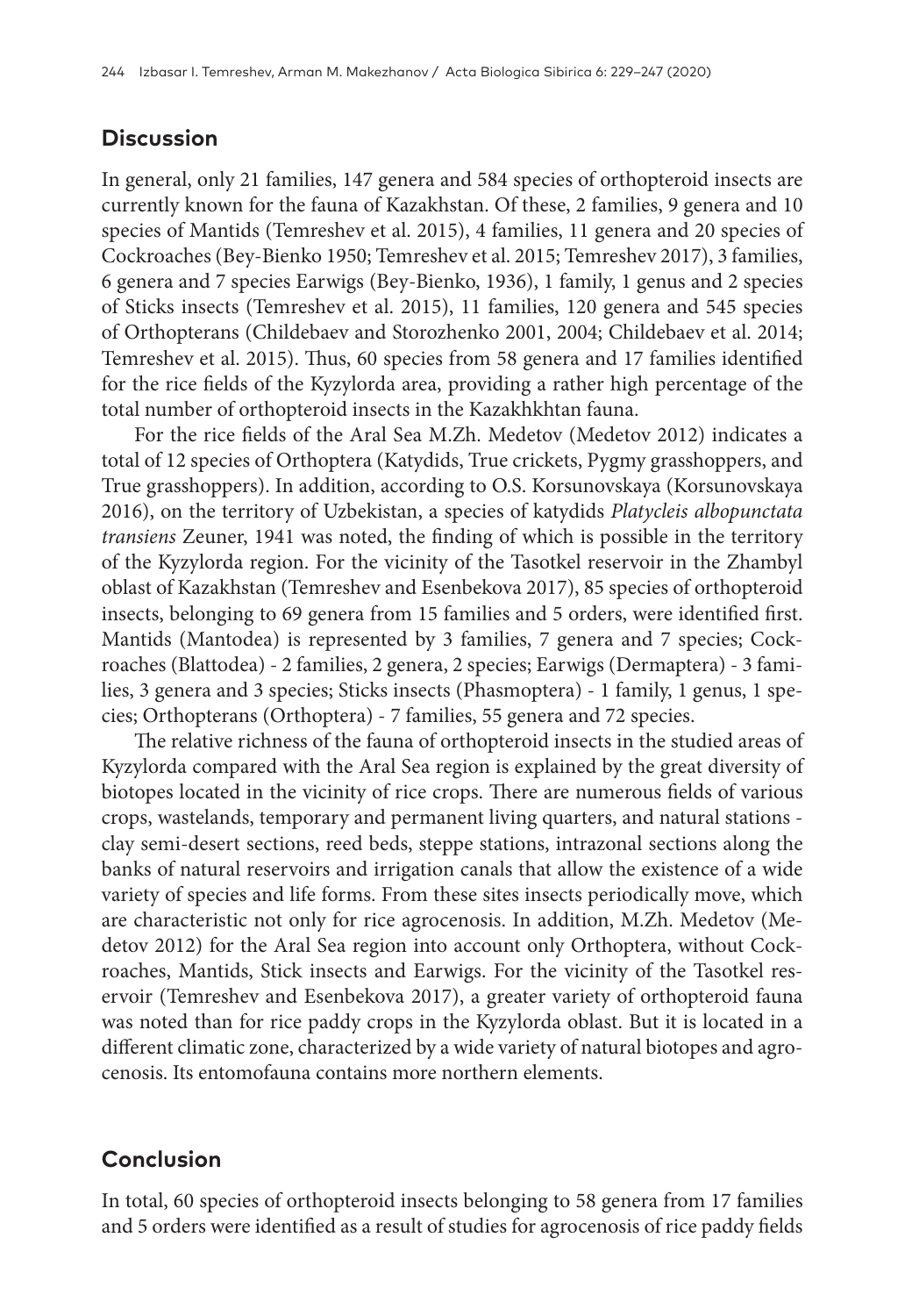in the Kyzylorda oblast of Kazakhstan. Mantids (Mantodea) are represented by 3 families (Empusidae, Mantidae, Tarachodidae), 6 genera and 6 species. Cockroaches (Blattodea) - 2 families (Polyphagidae, Blattidae), 2 genera, 2 species. Earwigs (Dermaptera) - 3 families (Labiduridae, Forficulidae, Spongiphoridae), 3 genera and 3 species. Sticks insects (Phasmoptera) - 1 family (Diapheromeridae), 1 genus, 1 species. The most numerous Orthoptera (Orthoptera) - 8 families, 46 genera and 48 species. Suborder Ensifera are represented by 3 families, including 9 genera and 11 species of Katydids (Tettigoniidae), 5 genera and 6 species of True crickets (Gryllidae), 1 genus and 1 species of Mole crickets (Gryllotalpidae). Suborder Caelifera - 5 families, including 1 genus and 1 species of Pygmy mole crickets (Tridactylidae), 2 genera and 2 species of Gaudy grasshoppers (Pyrgomorphidae), 1 genus and 1 species of Toad grasshoppers (Pamphagidae), 1 genus and 1 species of Pygmy grasshoppers (Tetrigidae), 27 genera and 30 species of real True grasshoppers (Acrididae). Of these, 3 species – *B. brachyptera*, *H. tenuidentata* and *C. fuscipennis* - are listed in the Red Book of the Republic of Kazakhstan. Two sinanthropic species were identified (*S. lateralis* and *P. saussurei*). Most of the species are economically harmful, of them *C. variabilis* and *C. dispar* previously not listed in this area, two are especially dangerous pests of agriculture (Italian locust *C. italicus* and Asian locust *L. migratoria*).

### **Acknowledgements**

This work was carried out within the framework of the 019 budget programs "Introduction of a domestic biological product based on an entomopathogenic fungus against non-livestock locusts in the Kyzylorda oblast" and "Introduction on the basis of a pilot farm in the Kyzylorda oblast a complex of innovative agricultural technologies with elements of precision farming to increase the productivity of cultivated crops".

# **References**

- Beccaloni GW (2019) Cockroach Species File Online. Version 5.0/5.0. [http://Cockroach.](http://Cockroach.SpeciesFile.org) [SpeciesFile.org](http://Cockroach.SpeciesFile.org)
- Bey-Bienko GYa (1936) Earwigs insects. Fauna of the USSR. A new series, 5. Moscow-Leningrad: Publishing House of the Academy of Sciences of the USSR. (In Russian).
- Bey-Bienko GYa (1950) Cockroach insects. Fauna of the USSR. A new series, 40. Moscow-Leningrad: Publishing House of the USSR Academy of Sciences. (In Russian).
- Bey-Bienko GYa (1964a) Order Mantoptera (Mantodea, Mantoidea) Mantis. In GYa Bey-Bienko (Eds.). Key of Insects of the European part of the USSR. I. Lower, ancient winged, with incomplete transformation. Moscow-Leningrad: Science. (In Russian).
- Bey-Bienko GYa (1964b) Order Phasmoptera (Phasmoidea, Cheleutoptera) Stick insects. In GYa Bey-Bienko (Eds.). Key of Insects of the European part of the USSR. I. Lower, ancient winged, with incomplete transformation. Moscow-Leningrad: Science. (In Russian).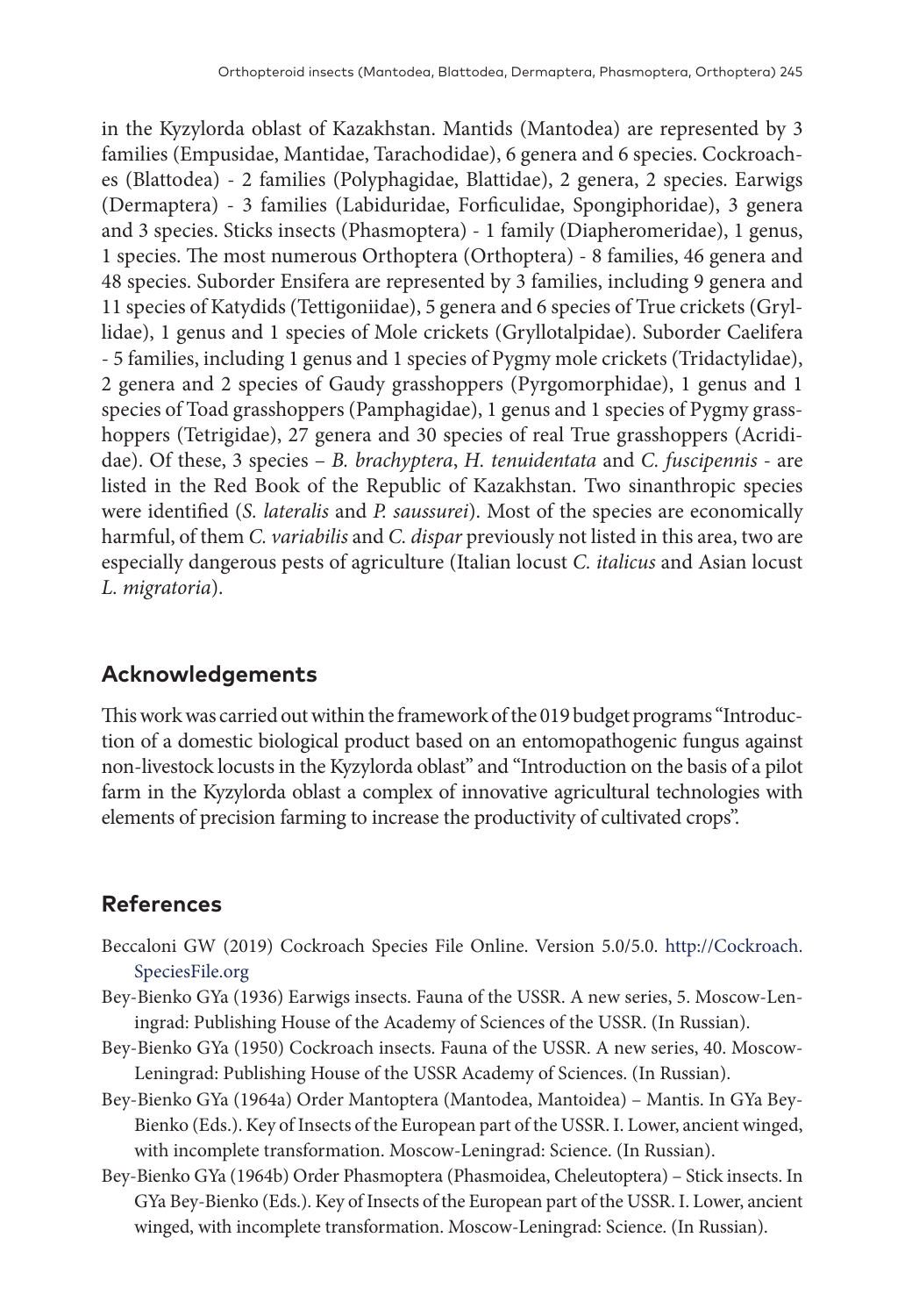- Bey-Bienko GYa (1964c) Order Orthoptera Orthopterans. In GYa Bey-Bienko (Eds.). Key of Insects of the European part of the USSR. I. Lower, ancient winged, with incomplete transformation. Moscow-Leningrad: Science. (In Russian).
- Brock PD, Büscher T, Baker E (2019) Phasmida Species File Online. Version5.0/5.0. Available from:<http://Phasmida.SpeciesFile.org>(Accessed: 11 July 2020).
- Childebaev MK, Storozhenko SYu (2001) An annotated list of brachycerous orthopterous insects (Orthoptera: Caelifera) occurring in Kazakhstan. Tethys Entomological Research, 3: 15–60.
- Childebaev MK, Storozhenko SYu (2004) An annotated list of the long-horned orthopterans (Orthoptera: Ensifera) of Kazakhstan. Tethys Entomological Research, 9: 213–228.
- Childebaev МК, Temreshev II, Kolov CV (2014) *Myrmecophilus acervorum* (Panzer, 1799) (Orthoptera, Myrmecophilidae) – first records ant-loving cricket for the fauna of Kazakhstan. Euroasian entomological journal 13 (3): 246. (In Russian).
- Cigliano MM, Braun H, Eades DC, Otte D (2019) Orthoptera Species File Online. Version 5.0/5.0. Available from:<http://Orthoptera.SpeciesFile.org> (Accessed: 11 July 2020).
- Hopkins H, Maehr MD, Haas F, Deem LS (2019) Dermaptera Species File. Version 5.0/5.0. Available from: <http://Dermaptera.SpeciesFile.org>(Accessed: 11 July 2020).
- Jacobson GG and Bianchi VL (1905) Orthopteroid and Pseudoneuropteroid insects of Russian Empire and adjacent countries. SPb.: Devrien Publ. (In Russian).
- Kotlyarova LA (1975) Rice pests in southern Kazakhstan and control measures: Abstract. diss. Cand. of agricultural sciences. Alma-Ata. (In Russian).
- Komissarova IA (1973) Rice pests in the new rice growing zone. Agricultural Bulletin. Science of Kazakhstan 8: 102–104. (In Russian).
- Korsunovskaya OS (2016) On the Distribution of the Bush Cricket *Platycleis albopunctata transiens* Zeuner, 1941 (Orthoptera, Tettigoniidae) in the South of European Russia and in Uzbekistan. Entomological Review 96 (3): 288–293.
- Latchininsky AV, Sergeev MG, Childebaev MK, Chernyakhovskiy ME, Lockwood JA, Kambulin VE, Gapparov FA (2002) Locusts of Kazakhstan, Central Asia and adjacent territories. Laramie: International Association of Applied acridology and University of Wyoming. (In Russian).
- Medetov MZh (2012) Fauna and formation (Insecta: Orthoptera) of Southern at Aral. Abstract. diss. Cand. of biological sciences. Tashkent. (In Russian).
- Otte D, Spearman L, Stiewe MBD, Eades DC (2019) Mantodea Species File Online. Version 5.0/5.0. Available from:<http://Mantodea.SpeciesFile.org>(Accessed: 11 July 2020).
- Pravdin FN (1978) Ecological geography of insects of Central Asia. Orthopteroids. Moscow: Nauka. (In Russian).
- Sergeev MG, Childebaev MK, Vankova IA, Gapparov FA, Kambulin VE, Kokanova E, Lachininsky AV, Pshenitsyna LB, Temreshev II, Chernyakhovsky ME, Sobolev NN, Molodtsov VV (2016) Italian locust [*Calliptamus italicus* (Linnaeus, 1758)]: morphology, distribution, ecology, population management / Ed. M.G. Sergeev and M.K. Childebaev. Rome: Food and Agriculture Organization of the United Nations. (In Russian).